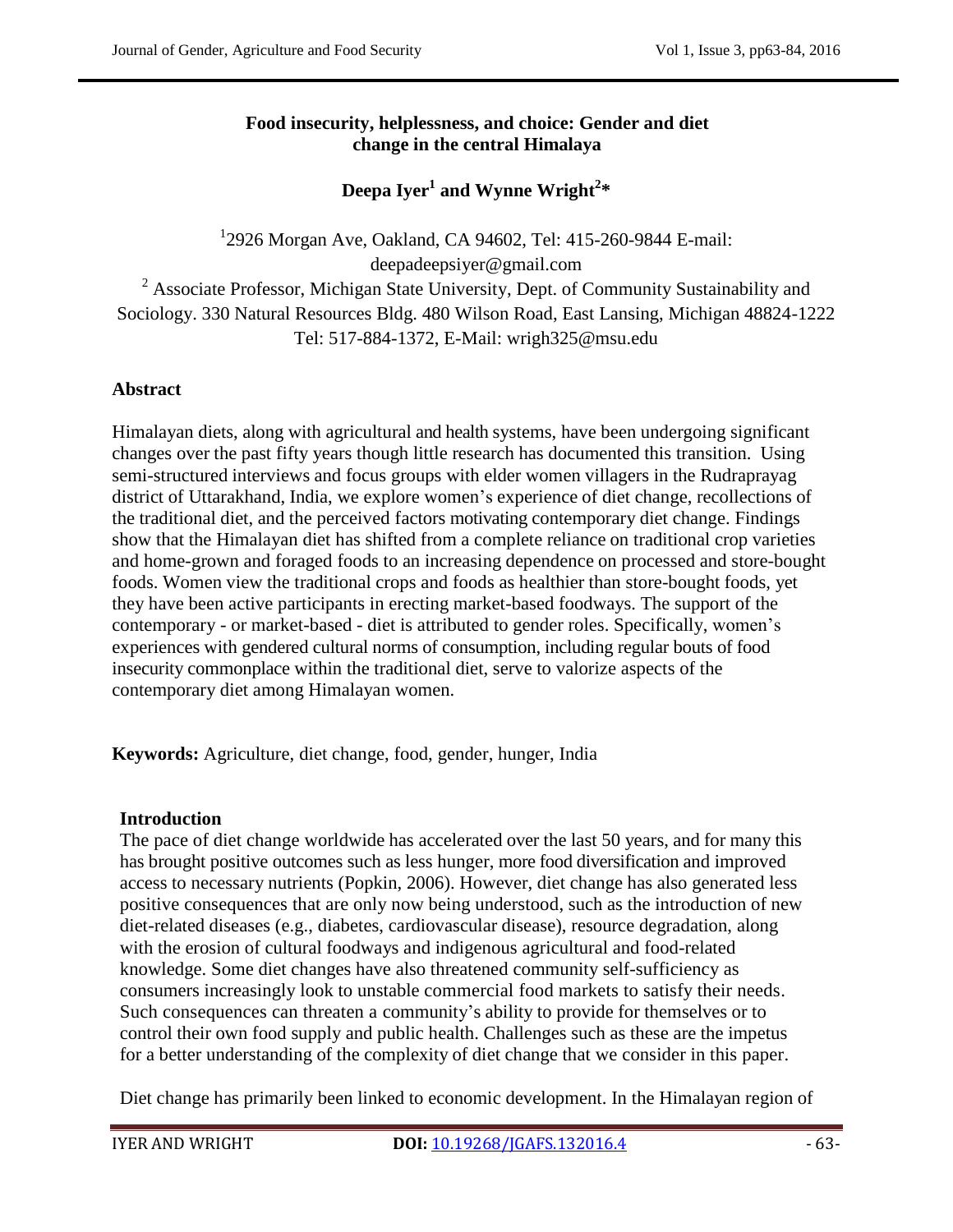India, the development of roads, schools, and markets (Kreutzmann, 1991; Rawat and Sharma, 1997) are frequently looked upon favourably. Few mountain communities resist increased access to medical clinics, additional primary and secondary educational institutions, growth in tourism which generates the required income, or new infrastructure that facilitates the ability to travel and communicate easily (Rawat and Sharma, 1997). However, such development has featured prominently in dietary change by increasing knowledge of and access to an array of new foodstuffs.

Relatedly, road construction in the Himalaya has led to greater soil erosion and landslides (Rawat and Sharma, 1997). Changes in traditional agricultural practices have also led to increased soil erosion, as well as a loss of both agricultural biodiversity and agricultural knowledge (Maikhuri, *et al*., 1996). Increased contact with tourists and migration to urban centres has also facilitated a desire to modify traditional foodways (Tripathi and Srivastava, 2011). In addition, the increasingly global food system creates the conditions in which consumers struggle to maintain control of their diet when commercial markets begin to dot the landscape (Patel, 2009). The loss of cultural practices and traditional foodways can have negative health impacts and also represent a loss of knowledge that has been generated over hundreds of years (Kuhnlein and Receveur, 1996; Narayanan and Kumar, 2007).

Though significant research has been done on the changes to the traditional production systems in the Himalaya (Maikhuri *et al.* 1996; Negi *et al.,* 2009), investigation into changes to the traditional diet and foodways remains increasingly limited. Diet and production systems are closely linked; however, the exact nature of change in the Himalayan diet over the last fifty years has not been fully documented. Research on diet change in India as a country indicates a significant increase in diet-related diseases nationwide (Misra *et al.,* 2011), yet, the unique context of diet change in distinct regions has received little attention. Research into the ways in which these traditional food systems are changing and the precipitating factors stimulating new diets is necessary for addressing problematic health and ecological consequences communities face as their food systems transition.

Gaining an understanding of diet change, as recounted particularly by villagers, requires a window into day-to-day Himalayan food habits, including subjective experiences and views of the traditional diet. Elder women, in particular, are positioned at an exceptional socio-cultural location to share this knowledge. The life-world of women are comprised of food production and consumption obligations, presenting a unique opportunity to explore diet change from the vantage point of the primary cultivators/food preparers in Himalayan households (Agarwal, 2002; Mukherjee, 1999). Elder women also grew up cultivating, harvesting, and consuming traditional foods. Their unique gendered experience with many facets of the traditional diet makes elder women an exceptional population to study. The focus on women's unique knowledge and perspective that comes from their gender roles can lead to "empirically more accurate descriptions and theoretically richer explanations" (Harding, 2001:145) with regards to diet change, according to feminist standpoint perspective.

Through qualitative interviews and focus groups conducted with elder women aged 60-80 in Uttarakhand, India, we explore the changing nature of the central Himalaya diet. The narratives of these women emphasize a significant diet change linked to both household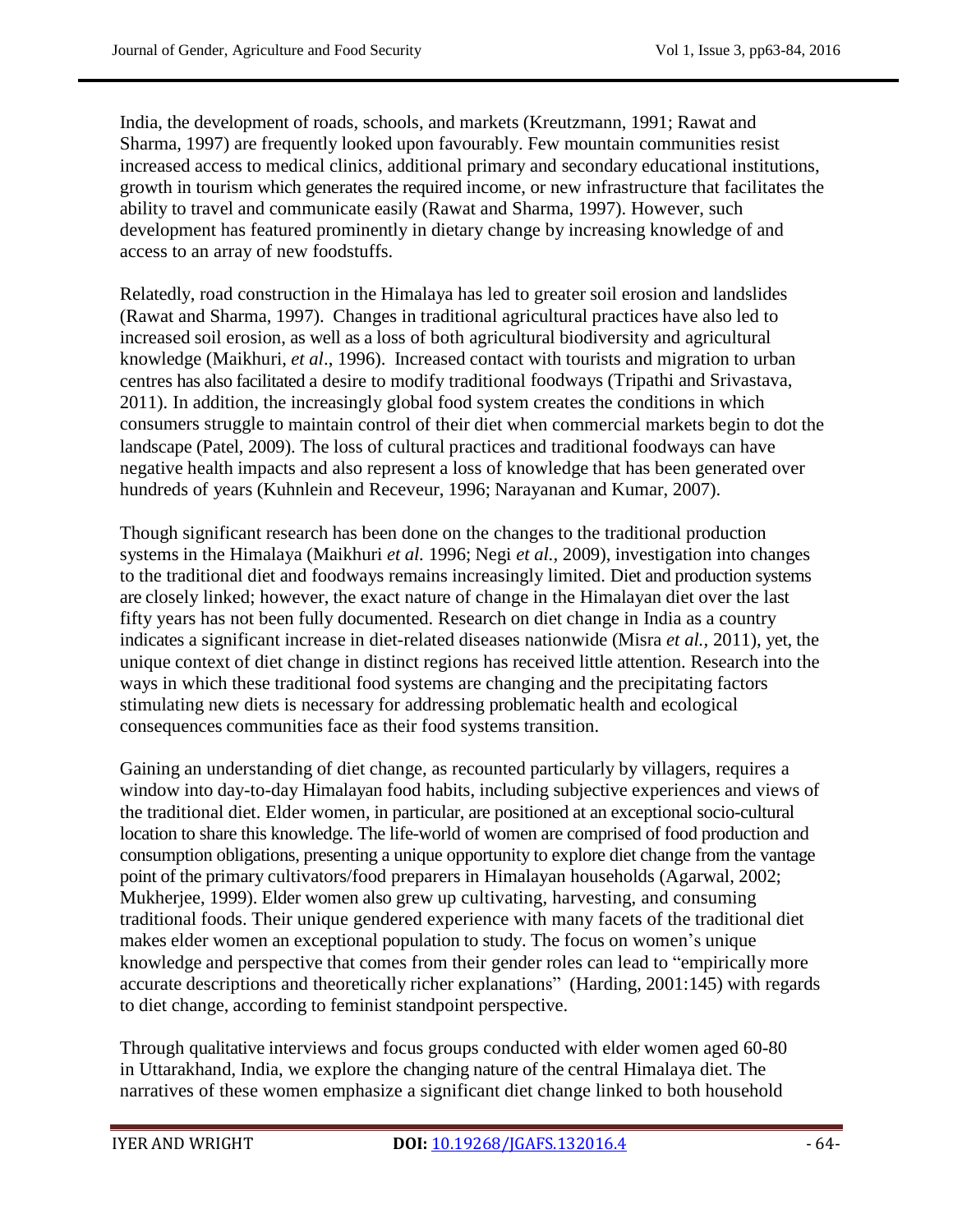dynamics and structural conditions. Findings reveal that the traditional diet of households in this region is slowly being replaced by commercial foods purchased at local markets even though women view a market-based diet, or store-bought foods, to be nutritionally inferior to their traditional diet. This paradox is, in part, explained by the associations women have to the traditional diet. In reflecting upon changing foodways over their lifetime, elder women attribute diet changes to three factors: 1) personal preferences of taste, quality and healthfulness; 2) deprivation, hunger and *mazburi* (helplessness); and, 3) gender roles.

#### **Literature review**

A literature review describing traditional diets from different parts of the world and the changes these diets have undergone, reasons for these changes, and diet change in India, and specifically of the Himalayan region was conducted.

Traditional agricultural and food systems (agrifood systems<sup>i</sup>) have been passed down for generations and have developed in relationship to local ecological systems and human cultures. Erected upon indigenous knowledge, they have sustained communities for hundreds, if not thousands, of years (Kumar and Pathak, 2010). Ecological and cultural systems are frequently tightly coupled in communities that consume what they produce from their local surroundings (Hawkesworth *et al.,* 2010). Traditional agrifood systems are becoming more important to research in the areas of agricultural development, food security and health (Frison *et al.*, 2006) as destructive consequences of modern food systems are revealed.

Kuhnlein and Receveur (1996:418) define a traditional food system as "all food within a *particular culture available from local natural resources and culturally accepted. It also includes the sociocultural meanings, acquisition, processing techniques, use, composition, and nutritional consequences for the people using the food*.‖ Traditional agricultural systems ―*represent centuries of accumulated experience of interaction with the environment by farmers without access to scientific information, external inputs, capital, credit, and developed markets*‖ (Altieri and Merrick, 1987:88). They also are characterized by a high degree of plant diversity and cropping systems which promote a diverse diet; decreased insect and disease incidence; and efficient use of local resources (Fleuret and Fleuret, 1980; Kuhnlein and Receveur, 1996). Common elements of a traditional food system often include staple foods, such as starches and grains, small game, and plants which are either cultivated, gathered from the wild, or gathered from areas that have been cleared. These include mushrooms, leafy greens, fruits, and roots (Fleuret and Fleuret, 1980). Many of these foods are very high in nutrient content (Mnzava *et al.,* 1999).

Traditional food systems are also based on acquisition and cultivation practices that have been pivotal in helping populations sustain themselves (Kuhnlein and Receveur, 1996). Tribal communities living in the state of Sikkim, India in the Eastern Himalaya gather up to 190 wild edible species of plants as part of their regular diet, while continuing to cultivate traditional grains (Sundriyal and Sundriyal, 2001). These wild plants – rich in fiber, vitamin C, and iron are gathered seasonally and help to maintain the biodiversity in the local eco-systems (Sundriyal and Sundriyal, 2001).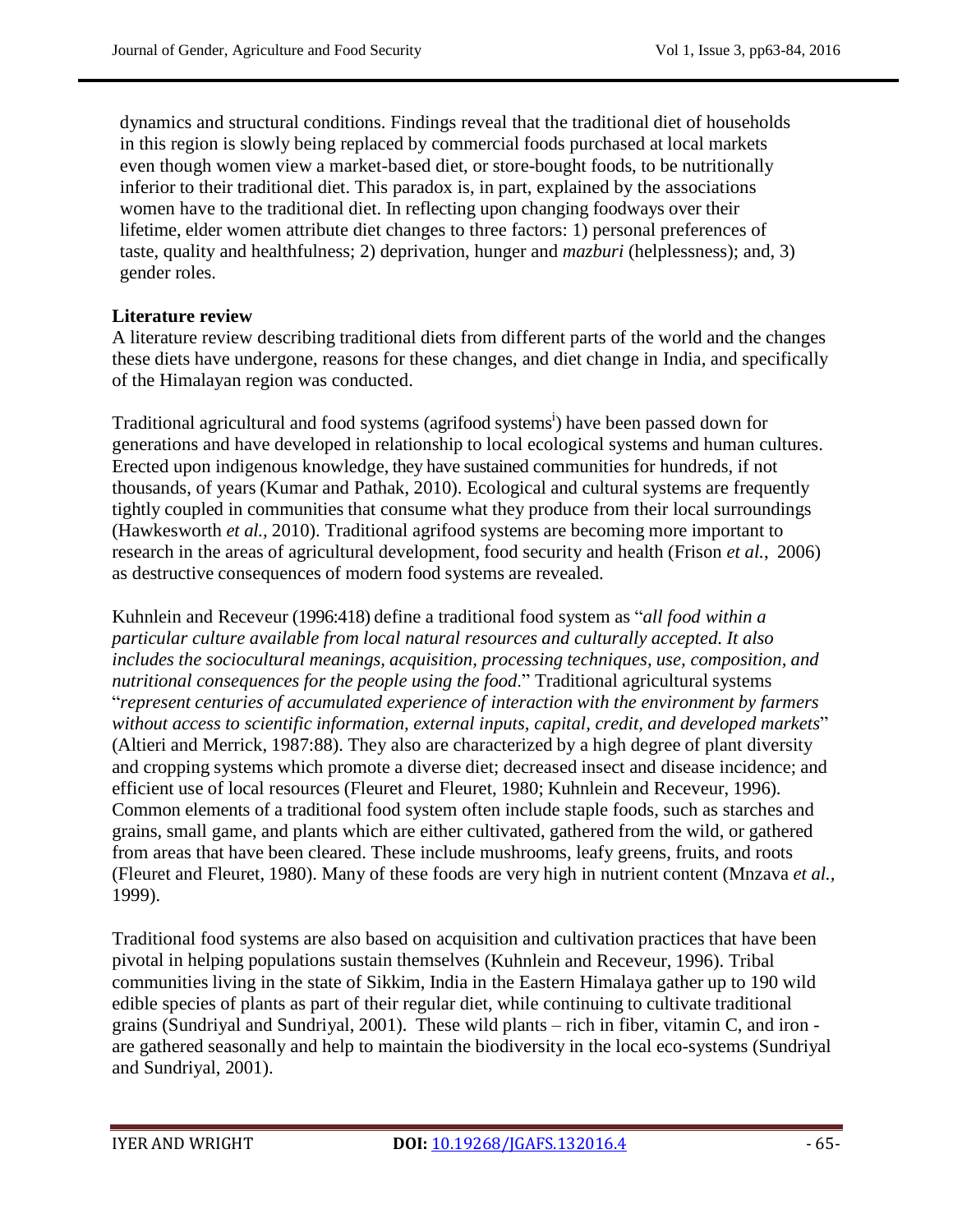As development proceeds, populations can become further removed from their traditional food systems. Around the world, populations are shifting from agrifood systems based on local resources to input and capital intensive, industrial systems where resources are sourced globally (Damman *et al.,* 2008; Popkin, 2001). Though there are many positive attributes frequently associated with the industrial food system such as convenience and high productivity, it is important to understand the less desirable attributes of this transition. What is being lost? Environmental degradation and diet-related diseases are increasingly being linked to adoption of an industrial agrifood system (Altieri, 1995; Buttel and Gertler, 1982; Rosset and Altieri, 1997). Many contend that traditional systems can serve as a vital corrective to these challenges. In their work linking agricultural biodiversity to nutrition and health, Frison *et al*. (2006:176) call for the "reintroduction" of traditional food systems to repair modern diet-related diseases, reduce malnutrition, and improve agricultural diversity, particularly in the developing world.

A closer look at the diet change process reveals that dietary changes have been attributed to a range of factors, from micro-level indicators, such as personal preferences, to more macrooriented structural conditions, including changing policy or global markets (Caplan, 2002; Mead *et al.,* 2010; Popkin, 2006). Structural conditions that affect diet change include technological shifts in agricultural and food sectors (Popkin, 2006); changes in household income or in the global marketplace (Kearney, 2010); greater access to commercial markets; political practices, such as the removal of indigenous communities from ancestral land (Damman *et al.,* 2008); increased access to media and advertising, such as television (Popkin, 2006); and environmental degradation (Kuhnlein and Receveur, 1996).

Most recently, diet change has been linked to increased consumption of sugar and edible oils, which are implicated in human health problems, such as diabetes, obesity, and other diet-related diseases (Kearney, 2010; Martorell, 2002). Diet change has also been linked to increasingly degraded environments due to the introduction of high-input industrialized agricultural systems (Shiva, 1991); significant loss of cultural practices and knowledge systems (Kuhnlein and Receveur, 1996); and loss of food sovereignty (Pionetti, 2006).

Popkin (2006) refers to a shift away from the traditional diet as the "nutrition transition". Though Popkin's emphasis is on developing a national-level and global picture of diet change with the goal of addressing health impacts, he acknowledges that the nutrition transition is a

*complex interplay of changes in patterns of agricultural, health, and socioeconomic factors…One needs to be concerned with food supply, which relates to agricultural systems…economic resources, demographics, various cultural and knowledge factors associated with food choice, and also disease patterns, sociological considerations such as the role of women and family structure* (Popkin, 2002:111- 112).

This transition often takes on a special character within the developing world. Developing nations are more likely to experience a "double-burden" of diet-related diseases on the one hand, and the simultaneous struggle to provide for the basic needs of their population, on the other hand (Popkin, 2001). As a rapidly industrializing nation, India is often touted as illustrative of such a nation mired in this double-burden (Kearney, 2010).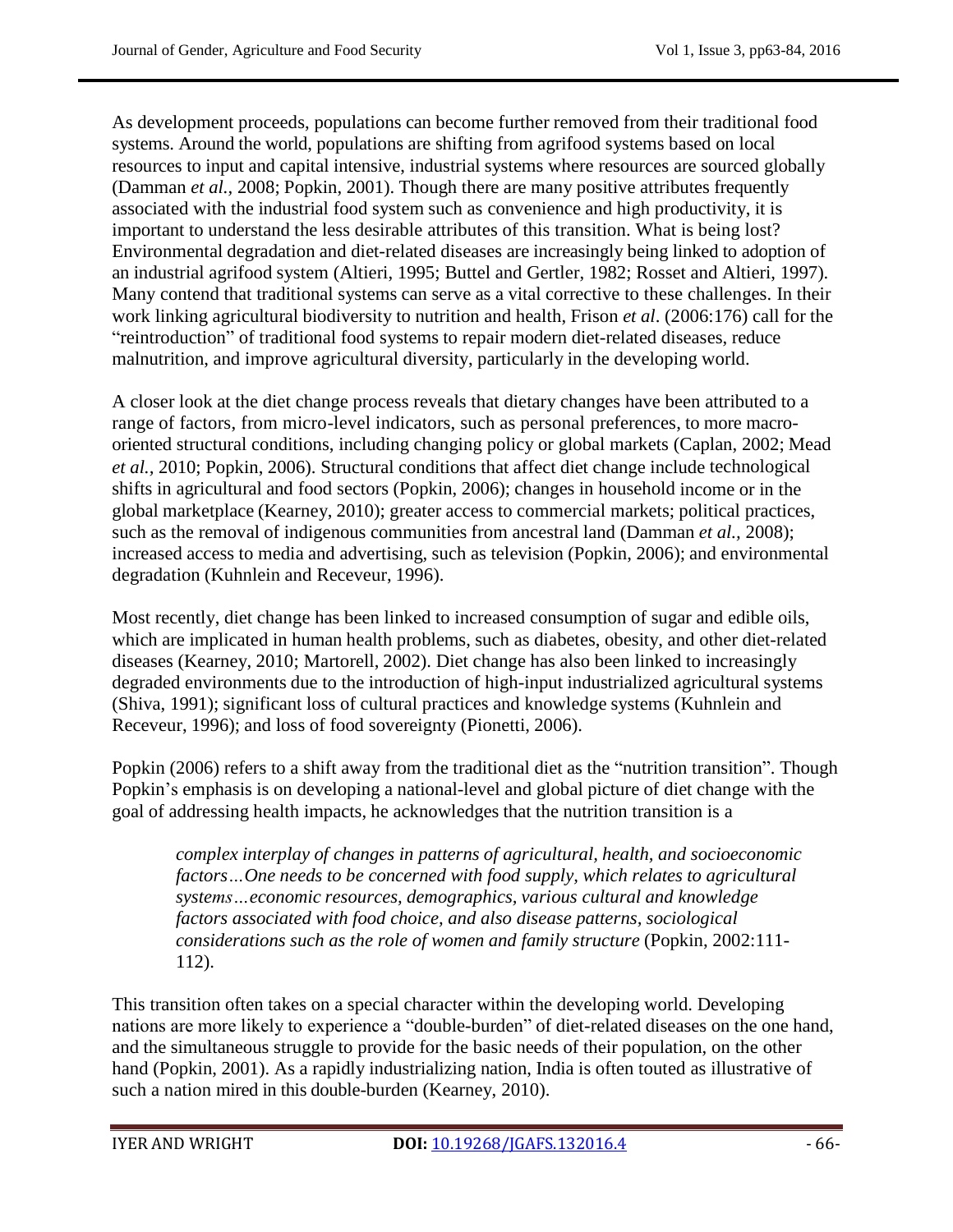Other studies have discussed cultural issues such as food sovereignty, indigenous knowledge and ecological systems that are also impacted by diet change. Kuhnlein and Receveur (1996) cite numerous cases of significant change to the traditional diets of diverse communities such as the Kung Bushmen of the Kalahari Desert; the Nuxalk, an indigenous community in British Columbia; and the Hopi of the Southwest United States. These communities were not only found to have significant health problems associated with diet change, but to have also consistently lost traditional food practices and knowledge, as well as experienced environmental degradation in conjunction with a shifting diet. For example, the Kung Bushmen survived for many generations with their traditional diet based on local and diverse sources of animal protein, wild-gathered plants, and nuts, experiencing very few diet-related diseases. However, their diet began shifting in the 1960's to eventually become fully dependent on commercial maize consumption. By the 1980's researchers began to see high rates of anaemia, parasitism and liver damage, attributed, in part, to diet change (Kuhnlein and Receveur, 1996).

One area of changing food systems in which the loss of knowledge is palpable is in the practice of seed saving. Seed selection and storage requires an incredible amount of knowledge about varietal differences, crop diseases, nutrition, and food preparation (Pionetti, 2006). Women farmers in the drylands of South India hold a tremendous amount of knowledge in terms of the types of seeds they save and their uses; when and where to plant specific varieties; the nutritional value of different crops; and the qualities that make certain varieties better for food preparation than others, such as taste and cooking time (Pionetti, 2006). However, as agrifood systems and diets in India shift, the reliance on saved seed and subsistence crops is replaced with purchased inputs for commercial cropping and a market-based diet (Finnis, 2007). The knowledge of seed saving for subsistence crops may be lost when communities no longer rely on those crops for food.

The ownership of seeds and the capacity to control food production is an integral part of food sovereignty. Food sovereignty is

*the right of peoples to healthy and culturally appropriate food produced through ecologically sound and sustainable methods, and their right to define their own food and agriculture systems. It puts those who produce, distribute and consume food at the heart of food systems and policies rather than the demands of market and corporations*… (Via Campesina, as cited in Patel 2009:666).

Food sovereignty is threatened when groups are unable to access culturally-appropriate or healthy foods, whether due to policy or cultural practices that have removed peoples from their own land, as in the case with many indigenous communities in the United States (Damman *et al.,* 2008), or because healthy foods are too expensive, then food sovereignty is put at risk. Considerations of the health impacts of diet change are important, but are not separate from, or more important than, other cultural consequences, such as a loss of food sovereignty, conventional foodways, or indigenous knowledge.

Finally, diet change is also gendered. We consider diet change gendered because women and men often enjoy different diets and experience diet change in distinct ways (Hansford, 2010).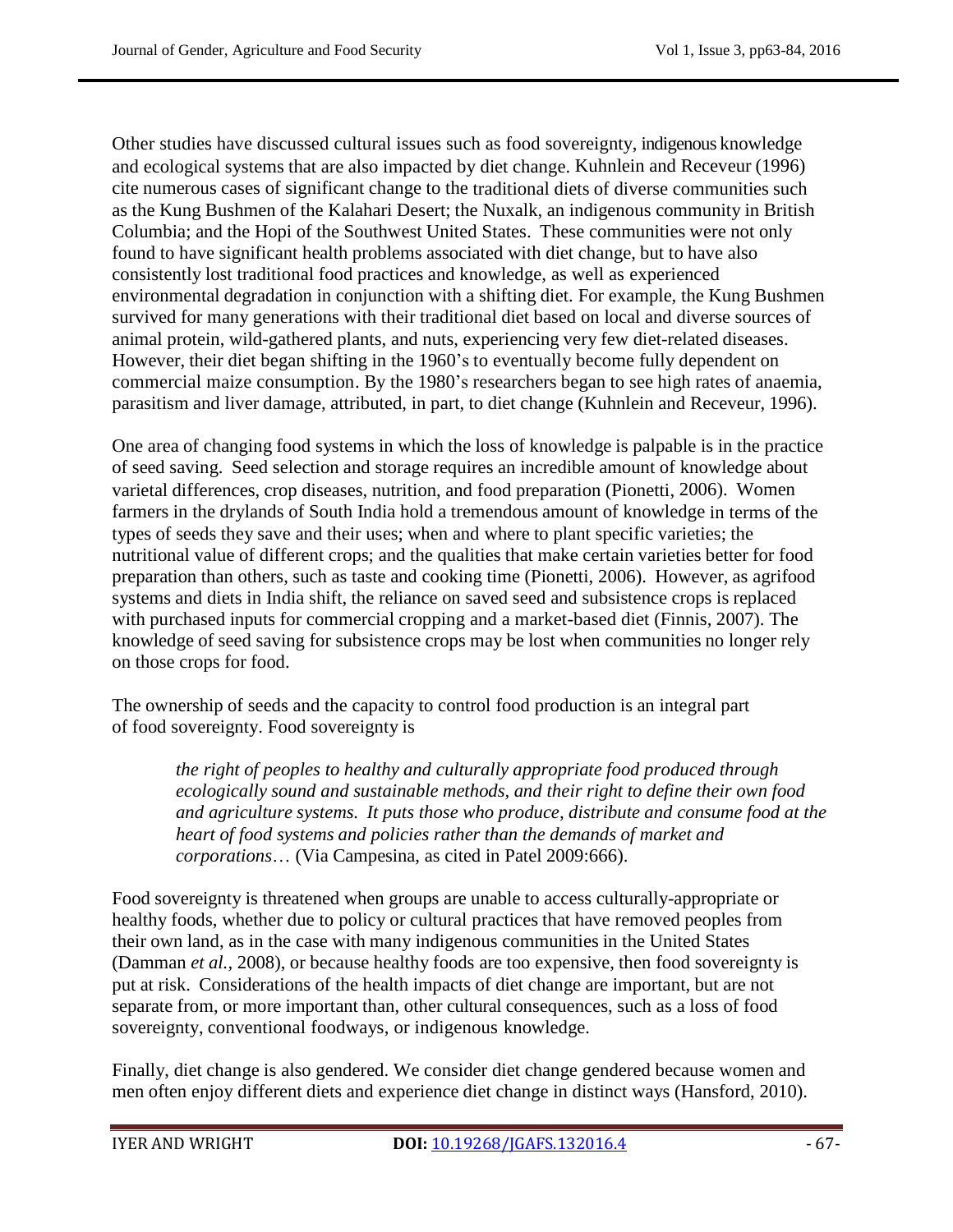Though studies on the nutrition transition have acknowledged gender, the perspective in the literature on how gender is related to diet change seems limited to the ways in which women's rates of obesity are different from men's, and how women's employment outside of the home impacts the diet of the family. Popkin (1993:143) writes that

*particularly important in the nutrition transition are associated changes in the roles of women (especially with respect to patterns of time allocation), in income distribution, and in household food-preparation technology.*

Hansford (2010) goes further than to introduce time management by arguing that a gendered perspective on diet change and the nutrition transition can yield deeper insights. Women have access to different kinds of food due to household dynamics and they experience differences in physical activity, including the ability to leave the home. Hansford found that in urban settings women may be less physically active than men due to their household roles and limitations on their movement outside the home, and that women may reserve healthier foods for male family members, negatively impacting women's health more than men's. These conditions affect communities in distinct and specific ways, highlighting the need to understand the micro-level of dietary change, as broader global and national data can overlook regional variation (Finnis, 2007).

The study of national trends of diet shift in India does not reflect the great regional variation in the consumption of coarse cereals (Kumar and Mruthyunjaya, 2007), nor does statistical data allow for a qualitative understanding of the "the physical factors that farmers perceive as affecting crop productivity and viability" and the "the priorities, preferences, and aspirations" of people themselves (Finnis, 2007:343). Finnis, in her study of diet change in the Kolli Hills in South India, found that local communities were moving away from traditional food systems, with corresponding negative health consequences. She emphasized the importance of understanding the reasons for these changes, from broad-scale economic changes, to household decisionmaking, to personal preferences and food choices. She found that the shift in diet away from local millets was related not only to the adoption of newer commodity production of cassava, but also linked to a decline in access to millet in the local markets, and the difficulty of purchasing a diverse selection of food supplies when families had to haul them up steep mountains (Finnis, 2007). Through qualitative research with villagers, Finnis was able to paint a much more nuanced portrait of the complexity of diet change.

#### **India, central Himalaya and agrifood system change**

The incredible regional variation of traditional agrifood systems in India is increasingly being replaced with industrial foodways. India is currently undergoing a nutrition transition typified by the double-burden of hunger/malnutrition prevalence, along with diet-related diseases linked to an industrial food system (Misra *et al.,* 2011). Overweight/obesity in Indian urban adults has increased from 13.3 percent to 37.8 percent for males and 15.6 percent to 50.3 percent for females from 2001 to 2007; and rates of Type II Diabetes have increased from 4.6 percent in 2001 to 7.3 percent in 2008 (Misra *et al.,* 2011). At the same time, over 20 percent of urban women and 50 percent of rural women are considered underweight (Popkin, 2006).

The nation is also experiencing severe levels of environmental degradation, such as soil erosion,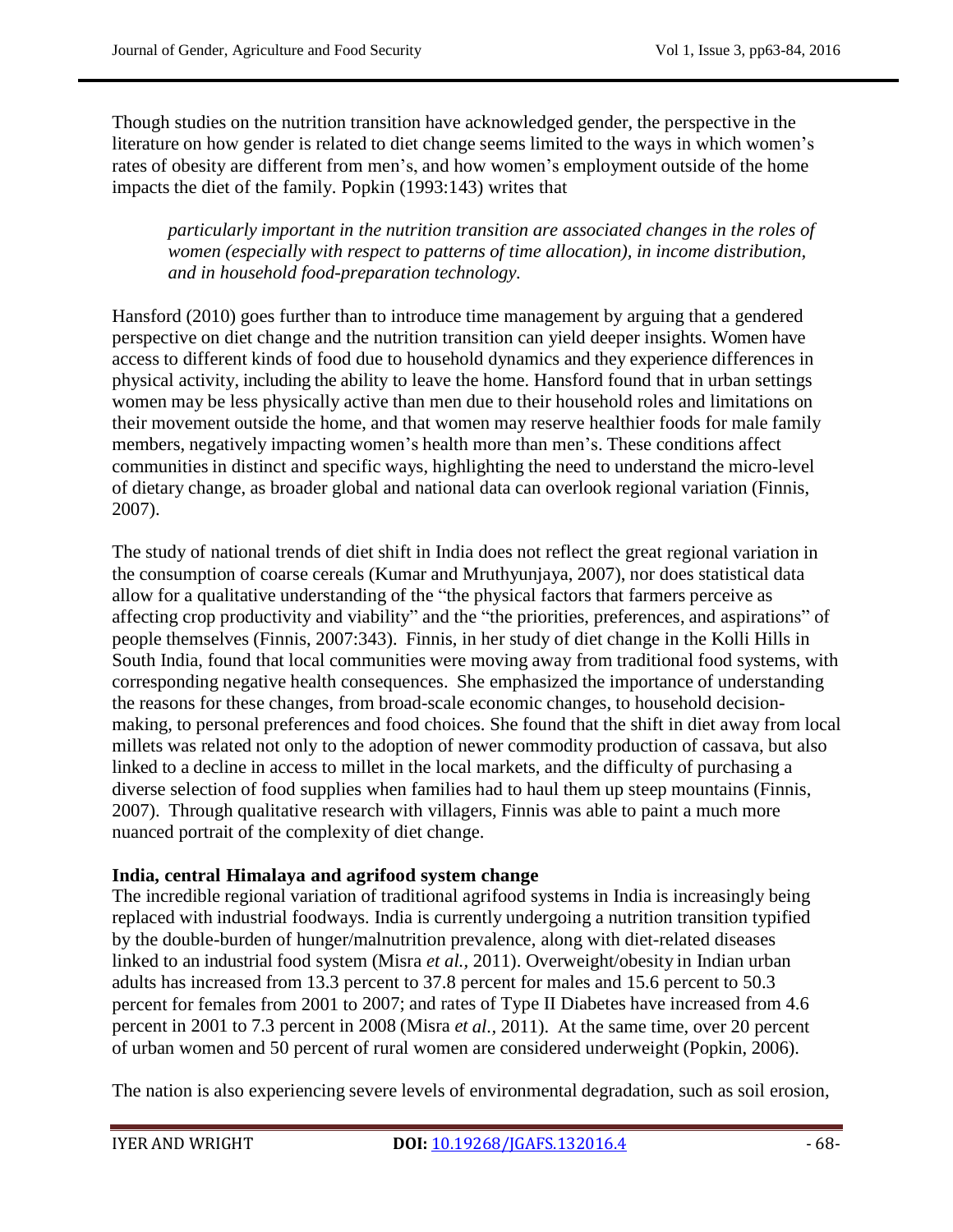water and air pollution, and the loss of biodiversity related to changes in the shift from traditional agrifood systems to industrial food systems (Shiva, 1993). Topsoil in 60 percent of the geographical area of Haryana is now considered to be degraded due to water-logging, salinity, and alkalinity – byproducts of intensive farming during India's Green Revolution. (Singh, 2000). The technological changes brought about by the Green Revolution led to a shift in agrifood systems from localized diverse systems to monocultures of rice-wheat cropping systems (RWCS) (Kataki, 2002). Not only did the agrifood systems change from diverse traditional systems to the RWCS, the Indian diet shifted from diverse plant-based consumption to reliance on wheat and rice (Kataki, 2002).

Furthermore, the accompanying chemical package required to grow the high-yielding rice and wheat includes chemical fertilizers and pesticides. Years of fertilizer and pesticide use and intensive cultivation practices have led to soil erosion, water contamination, and loss of insect biodiversity along with other environmental problems (Kansal *et al.,* 1996; Shiva, 1991). Heavy reliance on intensive irrigation has led to declining aquifers and soil salination (Kansal *et al.,* 1996). Pesticide use is also implicated in increased rates of kidney disease and cancer, among other ailments (Abhilash and Singh, 2009).

Traditionally, Indian agrifood systems included genetic diversity, as well as a high variation in different foods such as pearl millet, barley, sorghum, maize, whole wheat; pulses, local fruits and vegetables; and a wide range of spices (Misra *et al.,* 2011). Kataki (2002) found that traditionally throughout India, there were at least 30 different cropping systems more prevalent before the Green Revolution, such as rice-rice, rice-pulse, and cereal-oil seed, which provided diverse diets. He also found lower levels of childhood stunting (deficiency in height for age) in regions of India that continue to consume their traditional, diverse diet, while areas that have shifted to monoculture RWCS have experienced a related increase in childhood stunting and malnutrition. In an increasingly urbanized India, diets are shifting towards higher levels of sugar, oils, processed and packaged foods (Caplan, 2002), while at the same time, greater amounts of fruits and vegetables are consumed (Verma *et al.,* 2007).

It is important to recognize that national conditions do not necessarily reflect regional circumstances (Kumar and Mruthyunjaya, 2007). This necessitates sensitivity to regional variation in diet change and its ensuing impacts. In India, the Himalayan region is unique geographically and culturally, in part, due to the topography which has isolated mountain communities more so than those in the plains areas to the south (Singh, *et al*., 2010). Beginning in the 1960s, however, a network of paved roads (Kreutzmann, 1991) along with the adoption of mass media, such as television, connected mountain Indians to a global society (Singh *et al.,* 2010). Moreover, cultural exchange is taking place, as the Indian Himalaya is a revered tourist destination for national and international travellers; and as mountain people migrate to the plains and other urban centers in search of employment, returning to their villages bringing new cultures home (Singh, *et al.,* 2010).

In the context of broader cultural changes, traditional Himalayan agrifood systems are transforming rapidly. There is much evidence that traditional agricultural and food systems are eroding, with some negative ecological and health consequences for local communities (Nautiyal and Kaechele, 2007; Negi *et al*., 2009; Subeti, 2010). For example, as monoculture apple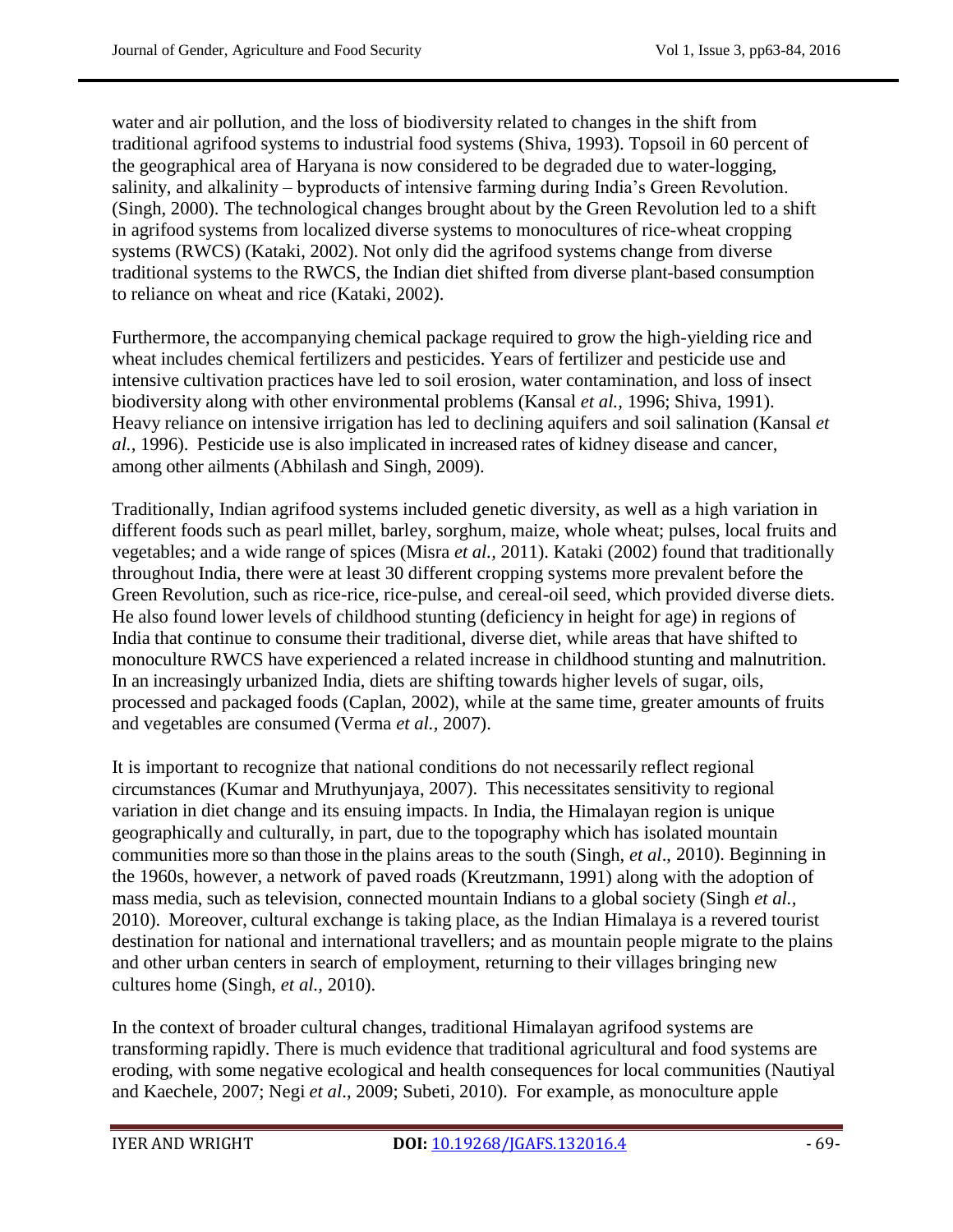production increases, landscape terraces that were previously used for a wide assortment of traditional crops are converted to commercial apple production. The apple varieties produced are less diverse, dependent on chemical inputs, and developed for export markets. This increased the dependence of local residents on market-based foods. Negi *et al.* (2009) found that in apple producing areas, there was a decrease in the planting of traditional trees which had a variety of uses from fodder for cattle to food and fuel, which, in turn, placed greater pressure on forest resources.

The Himalaya are also known for high biological diversity in their traditional diet (Maikhuri, *et al.,* 1991; Sundriyal and Sundriyal, 2001). Food plants include an array of varieties of millet, barley, rice, sorghum, and wheat (Maikhuri *et al.,* 1999) and wild greens and fruits (Sundriyal and Sundriyal, 2001). Diversity also extends to the cropping systems themselves (Negi *et al.,* 2009), including a well-known traditional cropping system called baranaja — the sowing of twelve different crops together at the same time (Sati, 2005). Ninety percent of the cultivated areas in the central Himalaya have traditionally been devoted to subsistence crops grown for the domestic market or local consumption, and cultivation has been closely linked with other subsistence activities which "form an integrated production system for sustainable livelihoods" (Negi *et al.,* 2009: 313), a close articulation between traditional production systems and diet. Traditional Himalayan food and farming systems are highly diverse, dependent on local resources and knowledge bases, and locally developed technologies (Negi *et al*., 2009). Moreover, many of the traditional foods and crops are highly nutritious and are also used for medicinal purposes (Dangwal *et al.,* 2007; Maikhuri *et al.,* 1991). However, research over the last 20 years has consistently documented a decline in traditional agricultural practices and systems; and a loss of traditional agricultural knowledge and crop diversity (Maikhuri *et al.,* 1996; Maikhuri *et al.,* 1999; Nautiyal and Kaechele, 2007; Saxena *et al.,* 2005). From 1970 to 1990, the area under cultivation of several important traditional crops declined between 60 to 80 percent due to changes in cropping systems, environmental degradation, migration, and cultural shifts (Maikhuri *et al.,* 1991).

Furthermore, women experience diet and diet change differently than men (Hansford, 2010). Caplan (2002) studied middle-class women in Madras in 1970 and then again in 1990 and found a number of factors that stimulated transition from their perspective: television advertisements; the convenience of store-bought food, increasing local restaurants, and the use of electrical appliances. Each, in turn, affected a shift towards a diet higher in salt, sugar, and fat, and away from the traditional foods the women had previously prepared.

Women also provide the bulk of labour to sustain traditional farming systems (Agarwal, 2002). Men are typically responsible for building terrace walls and ploughing fields, while women perform all other tasks, including sowing seeds, weeding, pest control, fertilizing, harvesting, and food preparation (Agarwal, 2002; Mukherjee, 1999). This division of labour has become even more pronounced as more males out-migrate in search of employment (Mukherjee, 1999). As a result, women possess a tremendous amount of ecological and agricultural knowledge, gained through their day-to-day tasks, and passed down from generation to generation (Agarwal, 2002; Howard, 2003; Shiva, 1993).

#### **Regional overview and methodology**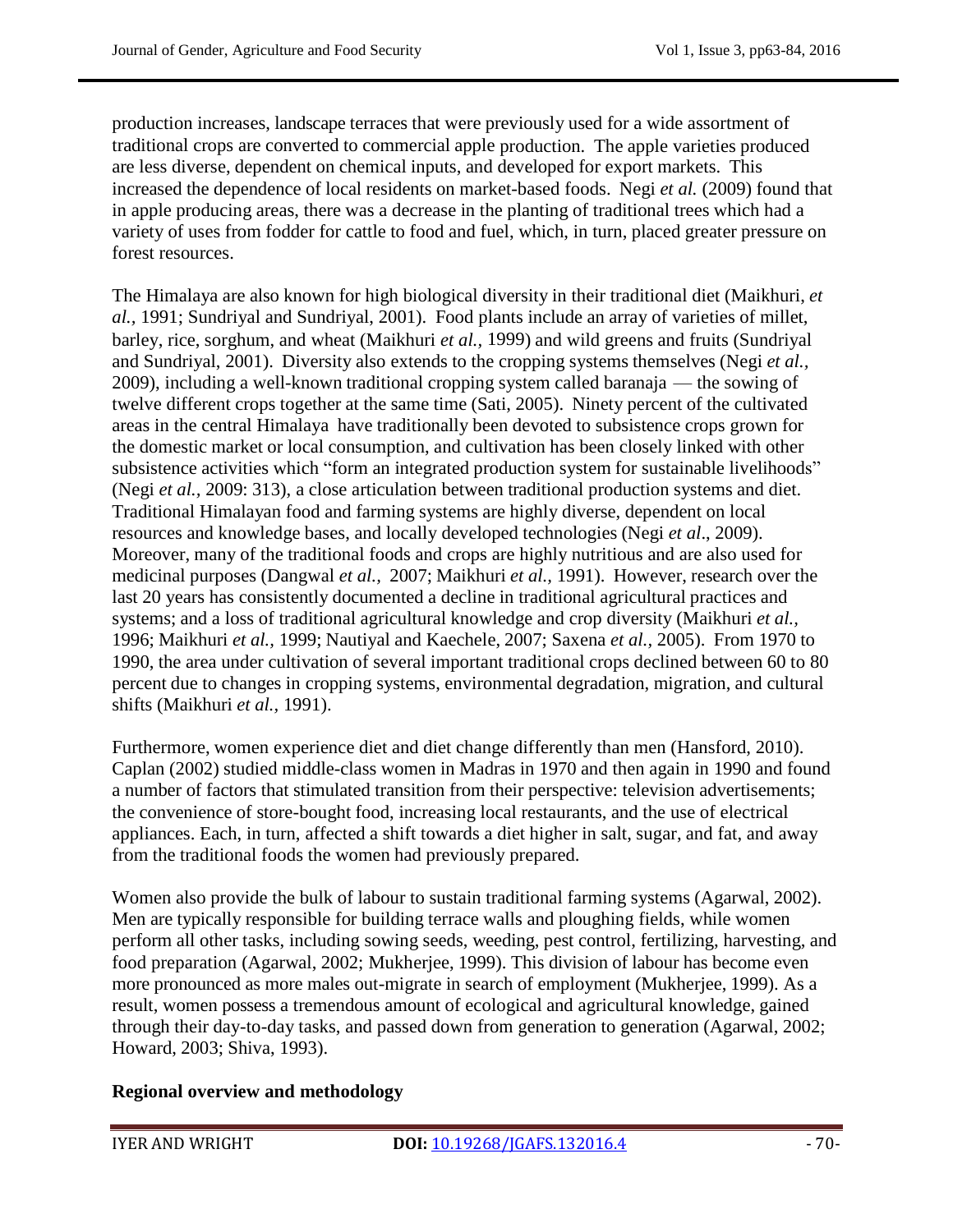The state of Uttarakhand lies in the northern part of India and borders the states of Himachal Pradesh and Uttar Pradesh, as well as Nepal and Tibet. Uttarakhand (also referred to as Uttaranchal) comprises 13 districts (Sati, 2005), where 90 percent of the land is hilly or mountainous and over 60 percent is forested (Maikhuri, *et al.,* 2009). Weather is relatively unpredictable and different weather conditions can occur within a short time span (Capila, 2002).

Uttarakhand is home to an incredible diversity of plant and animal species, microclimates, cropping systems, terrain, and human cultures (Saxena *et al*., 2005). The state is rural, with a population of six million (density of 94.4 persons per square kilometre). Seventy percent of the land holdings are considered marginal and 36 percent of families live below the poverty line (Maikhuri *et al.,* 2009). Agriculture is the main occupation in the region with 75 percent of the population engaged in agricultural work (Sati, 2005). The traditional agrifood system is characterized by mixed planting systems; rich crop biodiversity; reliance on human hand labor primarily women's labour due to high male outmigration - terraced fields; integration of cattle and other livestock for manure and labour; low chemical input and relatively low productivity; and is primarily rain-fed (Chandra *et al.,* 2011). Such biodiversity is characteristic of traditional agrifood systems in Uttarakhand, but is also maintained by cultural practices, such as the preservation of indigenous knowledge and traditional food preparation (Nautiyal *et al.,* 2008). The agrifood system has historically relied upon a wide variety of traditional crops and their varieties such as millet, amaranth, rice, kidney beans, and lentils. However, research has shown that crop diversity is declining and soil erosion and other ecological degradation is linked to newer, more intensive agricultural practices (e.g., monoculture and chemical inputs), characteristic of industrial agriculture (Maikhuri *et al.,* 2009; Saxena *et al.,* 2005).

The state of Uttarakhand is culturally divided into two main regions, Garhwal and Kumaon. Garhwal, where this study was conducted, is located in the western half of the state including the Rudraprayag, (Pauri) Garhwal, Tehri Garhwal, Hardwar, Dehradun, and Uttarkashi districts. As the Rudraprayag District is in Garhwal, all participants in this study spoke Garhwali as their first language, and identified culturally as Garhwali.

Field research for this study was carried out in three villages in the middle elevations, ranging from 3000 to 6000 feet Saari, Kandara, and Rounlenk villages. They are clustered in three main areas along major paved roads that lead to two important pilgrimage sites, Kedarnath and Badrinath. Being on these major roads, or within ten kilometres, means that there is a significant amount of tourist traffic during the summer. The proximity to roads also allows villagers easier access to markets and public transportation, as well as greater contact with tourists.

Since all the land in the district is relatively mountainous, the homes are built into the hillsides, and the fields are all terraced. Roads, markets, medical shops, and other developments are relatively recent in these villages — road construction began in the 1960's, and other markets and shops were built thereafter. Thus, the older generation easily recalls village life of this time period. This generation also remembers the traditional ways of eating before the possibility of purchasing food supplies from the markets.

This study employed focus groups and semi-structured interviews. Data were gathered during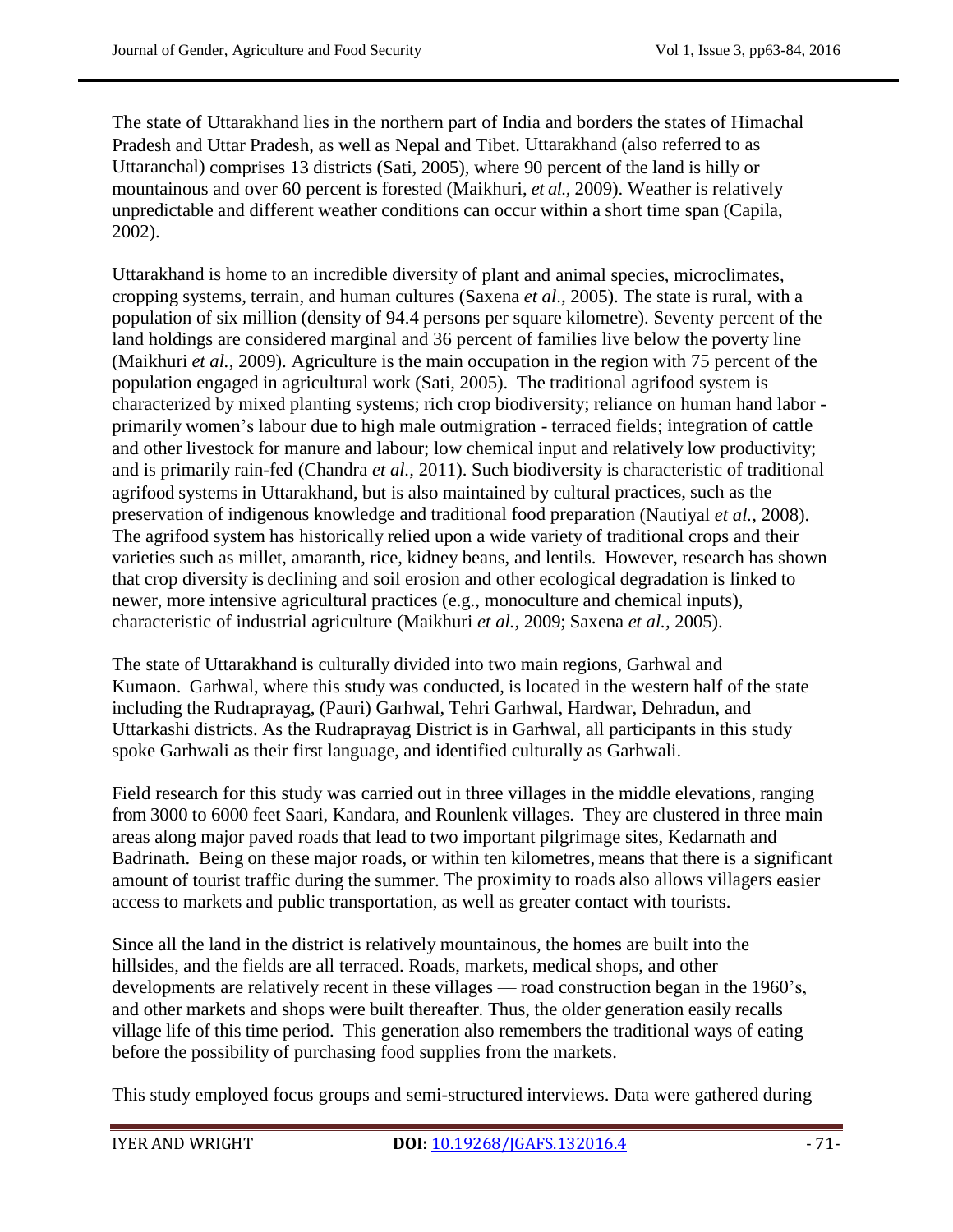the months of June and July 2011. Three focus groups were conducted with groups of women aged 24-72. Each group had between seven and sixteen participants. Fourteen interviews were also conducted with thirteen women ages 60-80. Interviews and focus groups lasted anywhere from a half hour to an hour, were audio-taped (when permitted) and transcribed.

Questions were developed to guide the interview, yet were left open to allow themes and patterns to emerge that could not have been anticipated by the researchers. Interviews provided a forum for drawing out the kind of depth and detail which illustrated changes to a person's behavior and attitudes, such as what types of food they prepare, how often, and with whom; how these behaviors have changed over time; as well as opinions about these processes. Focus groups were used to create a space which would allow participants to engage in dialogue with each other, especially to elicit memories. Several of the questions required women to recall daily diets of fifty years ago and being with other women of the same generation stimulated recall. It is possible, however, that some clarity of recall may not have been accurate and for this reason caution must be exercised in analysing data. However, focus groups also served to confirm memory on certain topics, such as the perceptions of the health benefits of traditional crops and the level of drudgery women experienced over time. A general inductive approach to data analysis was used. Transcripts were read and coded based on the emergence of significant textual themes.

A local translator was always present to conduct the interview and focus groups. All women interviewed spoke Garhwali. All the women gave their names as a first name followed by Devi, which refers to the female aspect of the divine. The names used in this paper are pseudonyms.

Staying in family homes, working in the gardens with women, and spending two months in the region also allowed for unstructured observations that complement the formal data collection. Respondents were chosen to more deeply understand the experience and perspective of elder women in the middle hills of Uttarakhand in regard to diet change, traditional agrifood systems, and health. Moreover, as women, they have been primarily responsible for the cultivation and preparation of traditional crops and foods (Agarwal, 2002).

#### **Results**

Respondents were asked to recall their daily diet both today and in the past. The information and experience they shared is from their memory. General trends over the last fifty years, particularly the last 15-20, are considered to be the time period to which they are referring.

Changes to the hill diet in the memories of these respondents are significant and vast. Women began excitedly communicating changes to the daily intake of food by seasonality, but they also carefully extolled changes in purchasing practices, preparation processes, culinary acumen, and new structural impediments to their traditional diet. The traditional hill diet, as described by respondents, traditionally consisted of grains, green leaves, vegetables and fruits, spices (masala), drinks, dairy products, oils, wild foods (non-cultivated, gathered from the forest or cleared land), and pulses (beans and lentils).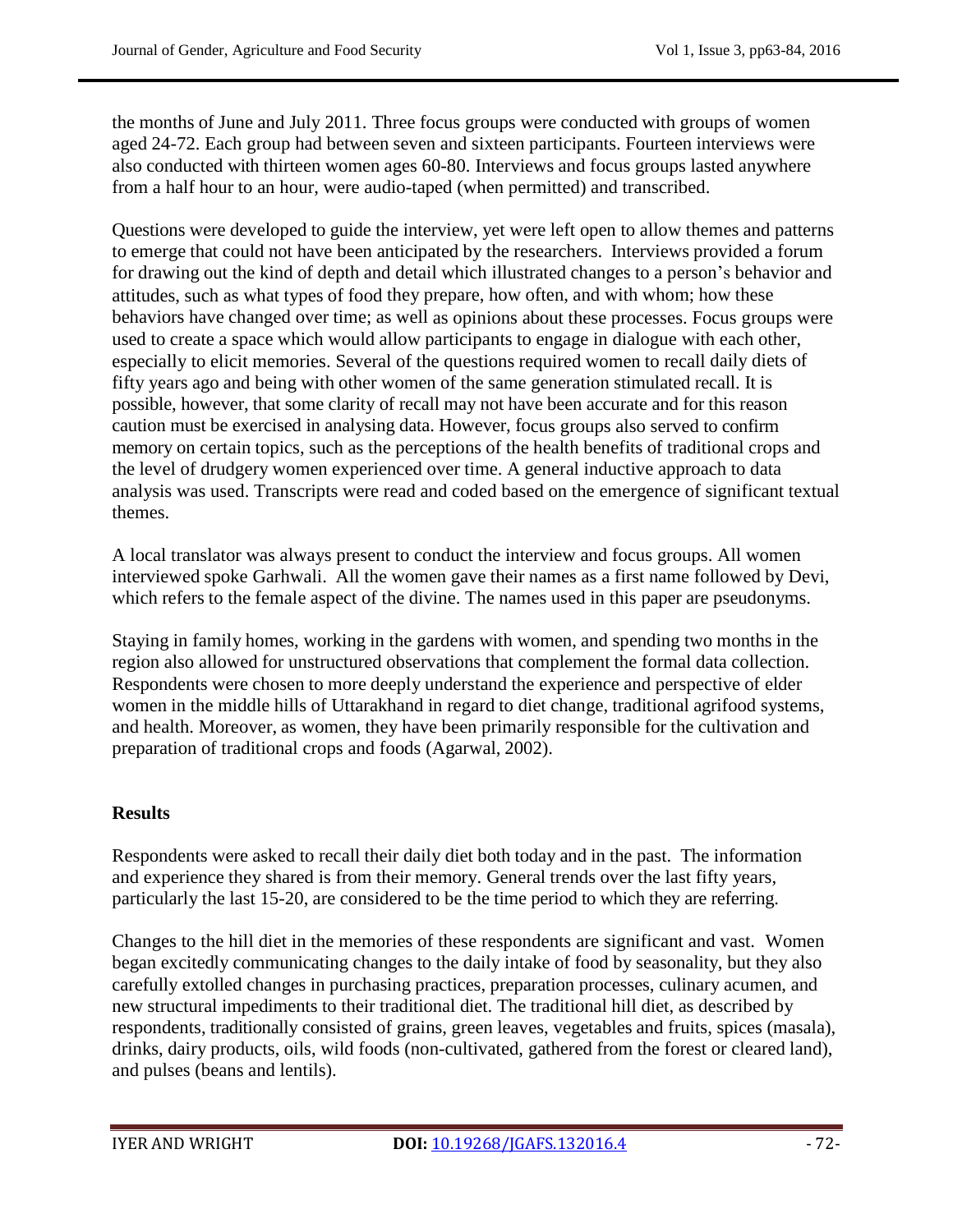While discussing the ways in which the traditional diet has changed and continues to change, women shared a diverse array of experiences and views of traditional foods. They began by recounting general trends that affected all, but gradually presented a more gendered portrait of how changes shaped their dietary experience. The qualitative data in this section complicates the picture of change, demonstrating that diet change is a complex interplay of desired foodways within a context of structural opportunities and limitations. Socio-cultural experiences with food shape both food choice and desire, as do ecological, social, and political changes. Moreover, these data reveal the importance of a gendered inquiry into these complex processes, as gender roles, and power hierarchies proscribe differential relations to diet.

#### *Health, taste, freshness, and quality*

Health, taste, freshness and quality differences between the traditional and the contemporary diets were reoccurring themes that emerged from our respondents. Most respondents shared a perception that people were healthier in the past due, in part, to the traditional diet. Traditional foods not only provide essential nutrients, but also contain medicinal properties (Dangwal *et al.,* 2008; Maikhuri *et al.,* 1999; Narayanan and Kumar, 2007). Anjali Devi shared her impression that people were stronger in the past and that there were fewer diseases, while in the present people tend to succumb to illness more readily and are perceived as weaker humans. She stated ―food in the past was pure and good, though it was not sufficient, whereas today there is plenty, but it is not healthy." Another gave a specific example, saying that nowadays people heal more slowly from wounds, whereas "in previous days when people cut themselves with their tools they would grab some medicinal leaves from the jungle and hold it over the cut and the body healed quickly." Indu Devi recalled that, "Sometimes we would feel some stomach pain. We would drink boiled water with salt. There was nothing extra we could give sick people, but we would give hot water with salt for stomach pains," and this type of remedy would be enough to help people heal. The ability to heal quickly or avoid illness was firmly connected in their minds to the quality of their traditional diet.

Hill women also noted that their traditional diet was fresher, tastier, and of higher quality than purchased foods. Hasna Devi articulates this view:

*The taste of the new varieties is different from the older varieties. We look at the color and decide which is tasty and which is not. These days the pumpkins are not as tasty…The taste of the vegetables I grow are better than the ones you eat in your city [pointing to the onion drying on her terrace]. These are tastier than the ones you eat in your city. The ones we grow ourselves taste better than the ones we buy in market. The onions from the market are more bitter* (Interview, Garhwal, June 2011).

#### Bairavi Devi added that:

*kapala (a dish prepared with flour or broken grains mixed with greens) gives a lot of energy… rice and wheat are not as nutritious and do not give as much energy.*‖ Hasna Devi noted that *[w]e never eat only atta (wheat flour), we always mix mandua (finger millet)"* because *"rice and atta are not good. You don't know how long the rice and atta has been in the store or where it comes from so it is not healthy for you."* Indu Devi commented that *"people were stronger back then.*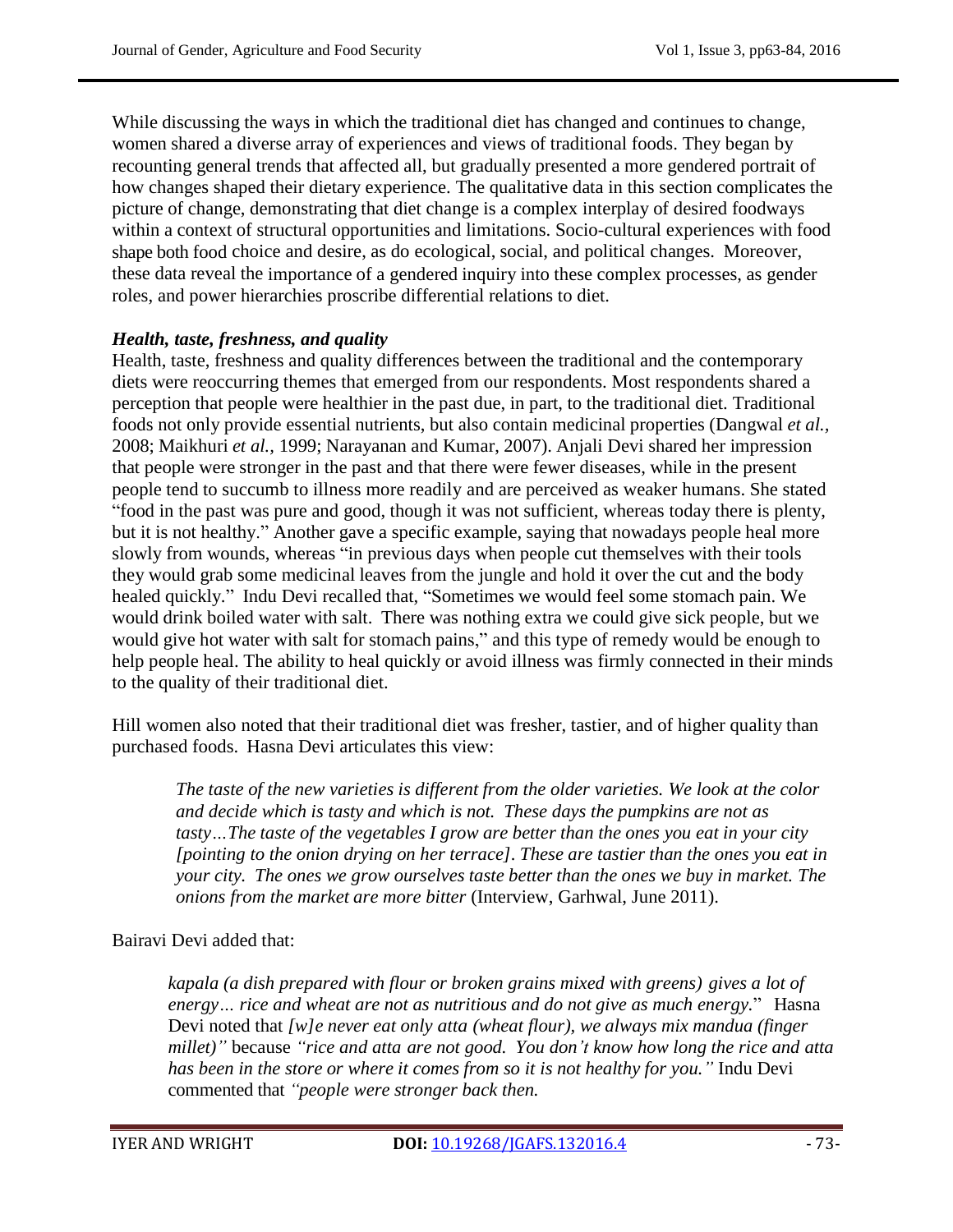Eka Devi used the body language of muscular arms to show the strength one gets after eating kapala, greens rich in vitamins. Rice and wheat roti do not give the same strength, according to these women. Eka Devi pointed to one of the younger women seated nearby and described her as weaker because of her preference for rice and wheat roti. Many identified three dairy products ghee, yogurt, and milk - along with mandua, as the foods providing the most energy; others added jhangora (barnyard millet) to this list of the most nutritious foods. Neither white rice nor wheat flour, or any purchased item, was noted as being healthier than the traditional grains and dairy products.

Respondents also repeatedly articulated medicinal benefits of the traditional foods, reflecting a similarity to many traditional cultures in which food and medicine are integrated. Others associated the medicinal properties of mandua with its ability to treat diabetes and digestive problems, as well as to contribute to bone density. Still, others described the use of koni (foxtail millet) grains to treat female reproductive disorders, specifically the use of seven year old koni grain. The age and the type of grain was noted as particularly important. "Sometimes a lady has suthigya after delivery - she gets dysentery, vomiting, fever. People gave her old koni bat. The seven year old koni is the best" (Hasna Devi). A type of black rice, not grown commonly in the present, was also popularly used to treat women's reproductive disorders in the past. Narenderji described the use of lal chaval (a traditional variety of red rice) used to treat kidney stones; jhangora to treat jaundice when prepared with buttermilk; kandali (nettle) to treat joint pain; timla (fig) to treat dysentery and other digestive problems; and mol (fruit similar to a pear) to encourage lactation.

Even though respondents believed their traditional diets were fresher, tastier and healthier in the past, and that they enjoyed higher levels of energy and medicinal benefits, they were also simultaneously participating in a transition away from this diet. This tension draws our attention to the socio-cultural dimensions of how and why diets change. As Finnis (2007) found in her study in the Kolli Hills in South India, families preferred traditional foods, but due to changes in the political ecology and the economy, were unable to access them. Though the communities in the Kolli Hills are distinct from those of the middle hills of Himalaya, Finnis' study lends insight into the complexity of the process of diet change taking place in Uttarakhand, and the importance of understanding the experience of diet change from community members.

#### *Food insecurity, hunger, and mazburi*

In addition to the perception of healthfulness, taste, freshness and medicinal properties, the traditional diet was also cast in a more negative light - as insufficient. All participants reported experiencing deprivation and hunger on a regular basis in previous years, a condition they claimed was no longer common. The respondents also described the traditional diet as lacking in variety. Not only were they monotonous, many also described their traditional diet as bland, or boring. Women attributed to the development of commercial markets a variety in range of products available. The word *mazburi* - which translates as helplessness or compulsion - emerged frequently as women attempted to describe their traditional foods. They *had* to eat traditional foods, due to a lack of choice; now the market brings variety.

The typical middle hills household was forced to divide limited food supplies among members.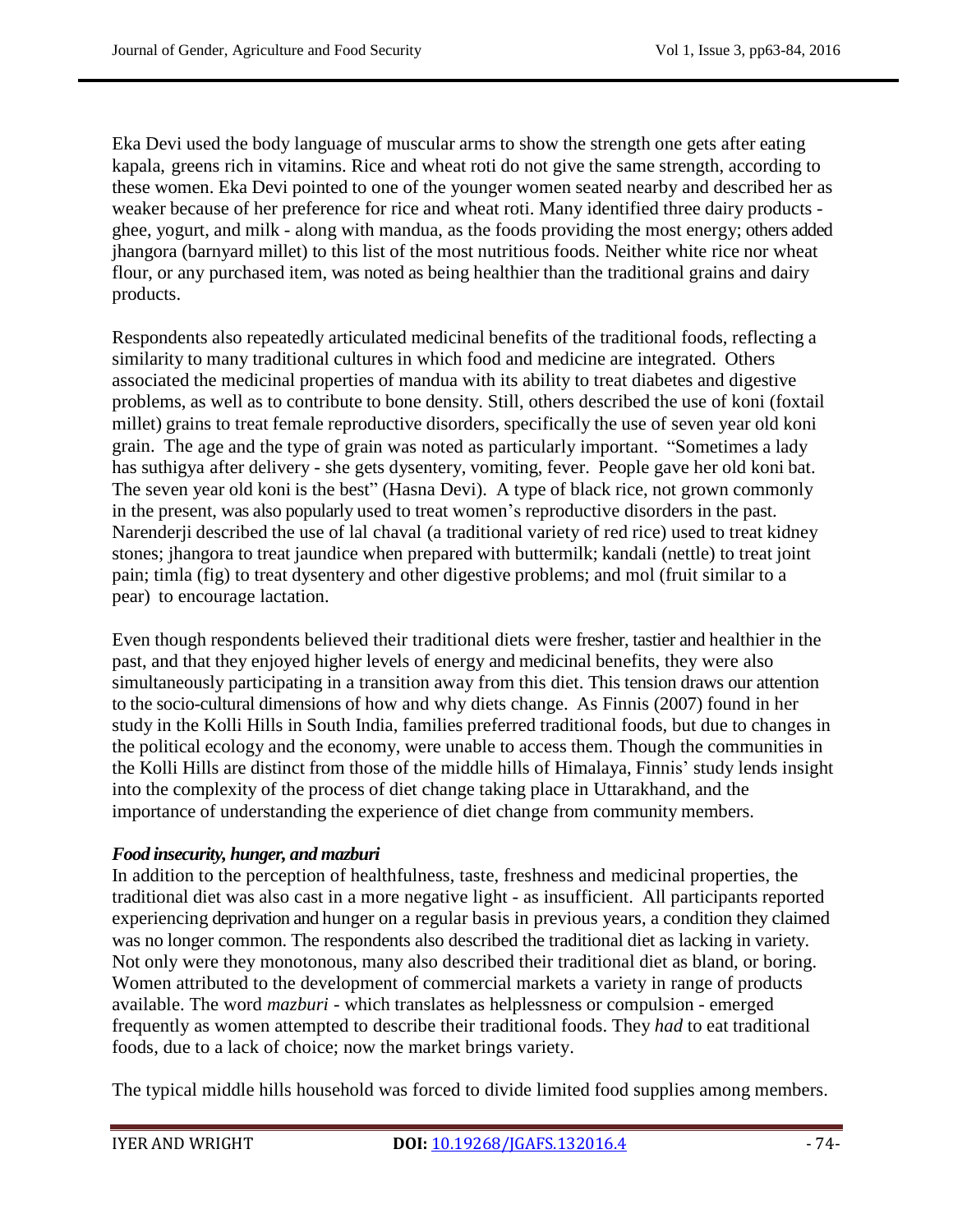Many respondents indicated that they never felt satiated with their own family's food supply, nor did they have access to a market or income to purchase foods, which has led them to associate traditional foods with the experience of hunger and food insecurity. This experience of deprivation is intimately connected to the significant changes in diet Garhwalis are currently experiencing. Foods which evoke memories of empty stomachs, deprivation, or mazburi are considered less desirable in the present given the other options now available. Thus, many traditional foods are affixed with a symbolic representation in this case it is hunger, food insecurity, and helplessness. As such, they are less desirable and when combined with the heavy workload to cultivate them, along with ease of access of store-bought foods, are important factors to help account for diet change. Indu Devi described this period:

*In those days there was not enough to eat. Sometimes we did not eat breakfast and only ate lunch and dinner but sometimes there was not enough food for lunch and dinner. Sometimes we would cook and serve what we had and split between everyone, but it may not always fill your stomach* (Interview, Garhwal, June 2011).

Many remember a feeling that some foods were not tasty, but they had no choice, but to eat from the local landscape to fill their stomachs. For example, Bairavi Devi described the use of timla in the diet:

*Some poor families, if they had no atta (flour), they would eat only the paste of the timlas. They picked the unripe fruit (soft but not sweet) and mixed it with ash to counter the taste and stickiness of the fig milk, boiled it, and then made a paste. Then they would prepare roti and kapala and eat with only a little masala. They did not like this, but sometimes they had no choice* (Focus Group, Garhwal, July 2011).

Indu Devi recounted eating palyo (a dish made with greens and a specific type of millet) and kapala, saying,

*People used to have no income so people filled their stomachs with black palyo, they would just drink it, and kapala. They had no other options and even this would not fill their stomachs* (Interview, Garhwal, July 2011).

Thus, some traditional dishes and foods eaten primarily to fill the stomach, were not necessarily enjoyable, and even then it was often insufficient.

Women felt that in their youth they had very little choice in their diet due to the lack of options and supply, and that they ate to fill their stomachs, whereas nowadays people eat what they choose and are able to eat for desire. The contemporary, or market-based diet, offers choice, abundance, and freedom from many time-consuming agrifood production and preparation tasks. Hasna Devi explained, "Presently people eat different kinds of food and they have a lot of choice. They hear about other types of food and they want to taste it. People take the opportunity to taste new things when possible." The ability to eat what one enjoys, just for the taste, was an important change for many women, because it freed them from mazburi, or the helplessness of eating only what their environment could provide. Purchased food also has the advantage of saving women hours of labor from cultivation, processing, and preparation tasks.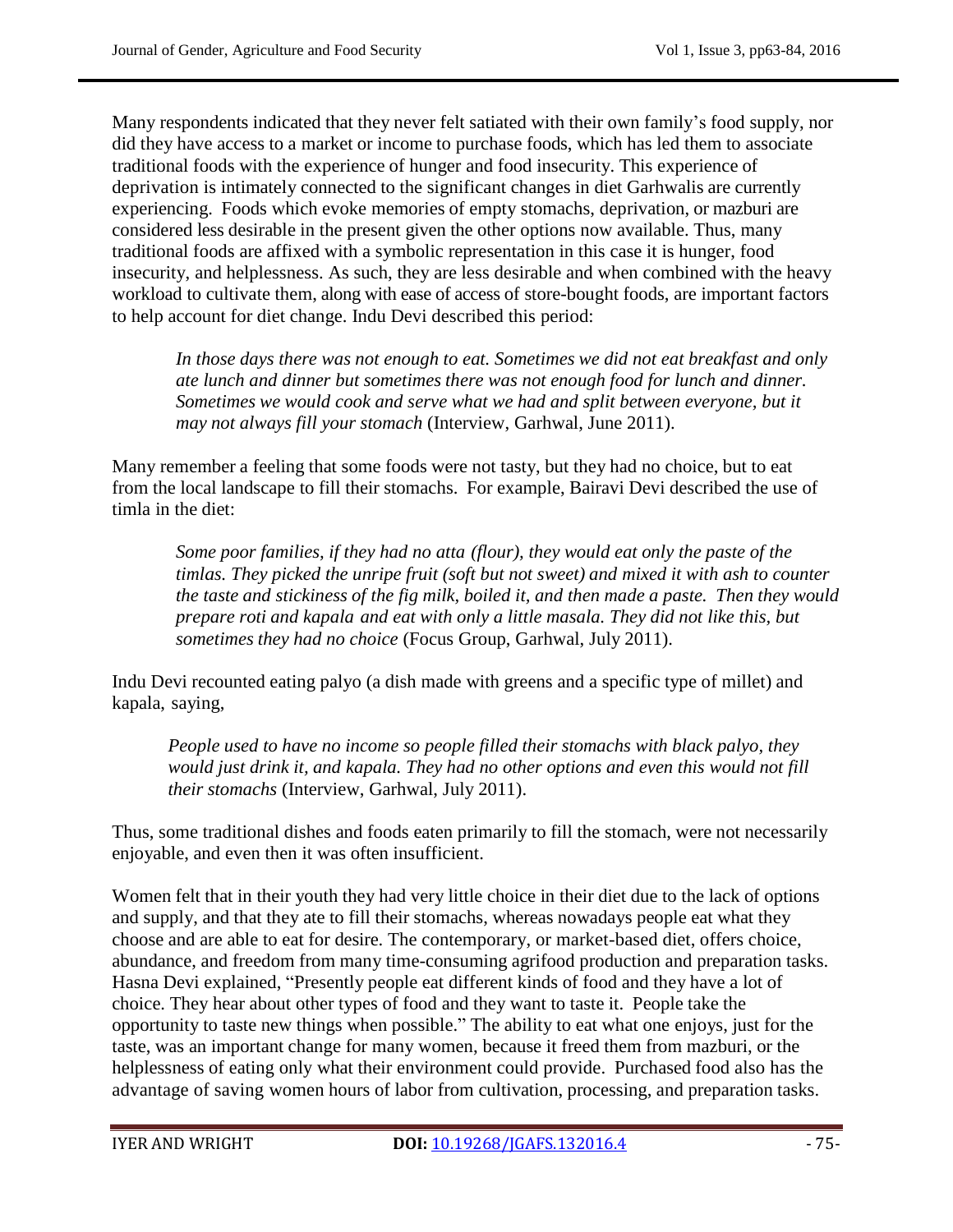Though women had many positive perceptions of most of the traditional crops and foods in terms of taste and health, the association with deprivation, monotony and hunger was exceptionally strong. Since women in this study associated the traditional diet with a sense of helplessness, a lack of choice, and hunger, new foods represent the ability to be satiated, to be free to choose one's diet and to be able to eat for taste. Though women see health as a trade-off, the desire to move away from the experience of hunger and helplessness may directly impact a woman's motivation to adopt a commercially-based diet rather than preserve their traditional diet.

#### *Gendered diets*

A final aspect noted by the respondents concerned the difference between male and female diets. Women generally ate more poorly than men. Gender roles within the family had a strong impact on young women's diets in the past. Many women related stories of families reserving what were considered "better" foods, such as wheat and rice, for male and elder family members, while women, especially younger women, were given foods perceived to be inferior, such as mandua and green leaves, which are considered high in energy. Bairavi Devi described this gendered diet:

*Young ladies needed more to eat so we gave them more kapala and less of other foods. But for children, men, and elders we gave them the better foods, like rice, and less of kapala. Sometimes if there were leftovers of good food we would eat it. Otherwise, only kapala and depala* (Interview, Garhwal, July 2011).

Such patterns suggest that women - especially young women - who bore the greatest work burden in the fields, were given poorer and less desirable foods due to household shortages. Bairavi Devi described this process saying*, "the housewife would serve the men and others first and if there was any leftover then she would eat. If there was not enough food the daughter-in-law would not eat."* This suggests that women's place in the household hierarchy depended on marital status and age with older women - especially mothers-in-law - having greater access to more desirable foods and having the authority to limit the diets of the younger women within the household.

Women described how this dynamic has changed in the present due to social and infrastructural changes. Respondents recalled that as young women they ate fewer vegetables than they do now because their mothers-in-law restricted their consumption, but now they can eat what they want from the market. As in the sense of freedom from hunger and from the repetition of eating only what was available, access to the foods in the market may also be associated with a social and cultural transformation in which young women's diets are no longer restricted, but bring both freedom from hunger and freedom to choose.

In addition, because women and men have different work roles, women's diets also differed based on their work schedules and activities. As mentioned above, mandua and green leaves were considered high energy foods, appropriate especially for young women who carried out many of the heavy tasks in the field and home. Many women recalled work days when they ate very little, having one or two rotis in the morning, sometimes skipping lunch because they were in the fields or forest all day. In addition, they consumed more on the days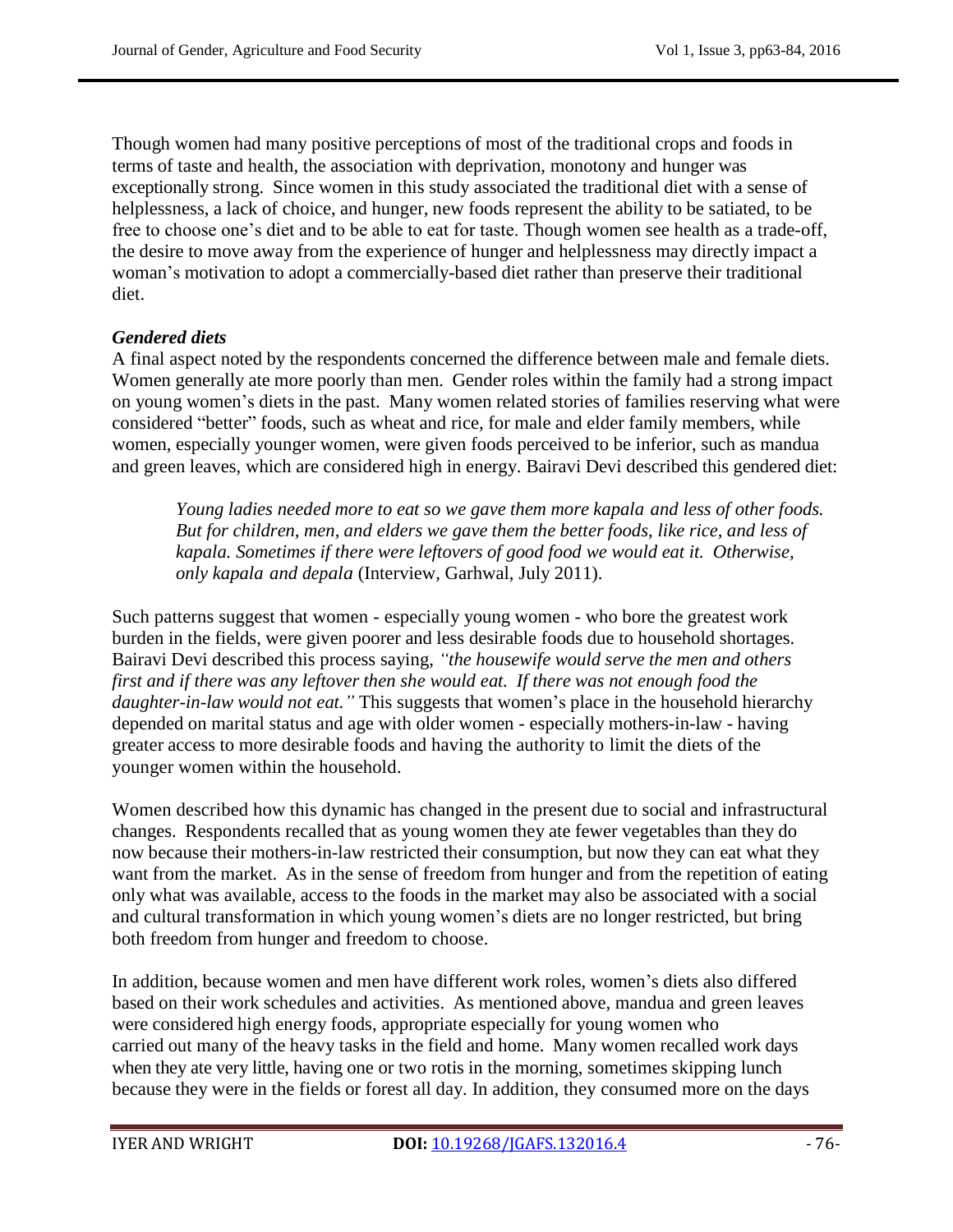they planned to do heavy work and less on light-work days, skipping breakfast on those days. Women would sometimes bring food to the forest while they worked or would gather wild foods to eat while working. Older respondents recalled days of leaving home for the fields at eight in the morning and not returning until eight in the evening. They did not eat anything during the day, though in the winter they might bring roti with them. Sometimes they would have to travel as far as 20 kilometres in order to gather supplies from the forest, and return this distance carrying heavy loads on an empty stomach.

Finally, women's diet differed due to specific reproductive stages in their lives. Menstruation and pregnancy were specifically singled out for their dietary interruptions. Though many women said that no special foods were given during or after pregnancy because there were no special foods to give, this appears not to have been consistently the case. Bairavi Devi, who served as a midwife in her community for 60 years, gave some insight into some dietary restrictions for pregnant women:

*No special dishes were given to pregnant women, but there were some restrictions such as pinnalu (taro), and lal marcha (red amaranth leaf), not restricted by all families, but only in some. For lactating women there were no restricted foods, but sometimes the woman ate something, such as palyo, and the baby had a problem. If there was a problem with bonding between mother and baby then the greens would become restricted, otherwise not. Some green leaves are restricted for lactating women. She also could not eat new wheat flour, and it is also restricted in present times. People think that if new flour is given to lactating women, there may be a serious problem with the baby such as sarola (vomiting and loose motion). Peaches are not restricted, but other fruits such as bedu and timla (both types of figs) are. People give lactating mothers jhangora, mandua and older wheat and mixed roti* (Interview, Garhwal, June, 2011).

Anjali and Amita Devi described the specific dietary restrictions for pregnant women, adding also that pregnant women got enough to eat - if there was not enough food others sacrificed in order for the pregnant woman to eat. Also, families provided pregnant women with milk-rich foods, such as khir (prepared by boiling milk and adding either rice or other types of grain), and suggested that she reduce her oil and ghee intake. Immediately after delivery, new mothers were given hot ghee to drink and halwa, a dish made from wheat flour and ghee. They were also restricted from consuming flour milled from the new wheat crop.

Women ate differently in the past due to factors such as gender/power dynamics in the household, gendered work roles, and reproductive health. Young women and daughters-in-law, were not given what were considered "better" foods and infrequently were presented with choices in their diet. Women also experienced hunger when food supplies were insufficient for their families, and when they spent entire days working in the field or forest. Young women, however, were given sufficient, and some richer, foods during pregnancy. Many of these gendered ways of portioning food have changed. Women now eat what they choose and eat enough, and though they may still serve other family members first, most hill families represented in this study reported having a sufficient amount to eat so that young women do not have to go hungry. They can also eat desirable foods such as rice and wheat. These experiences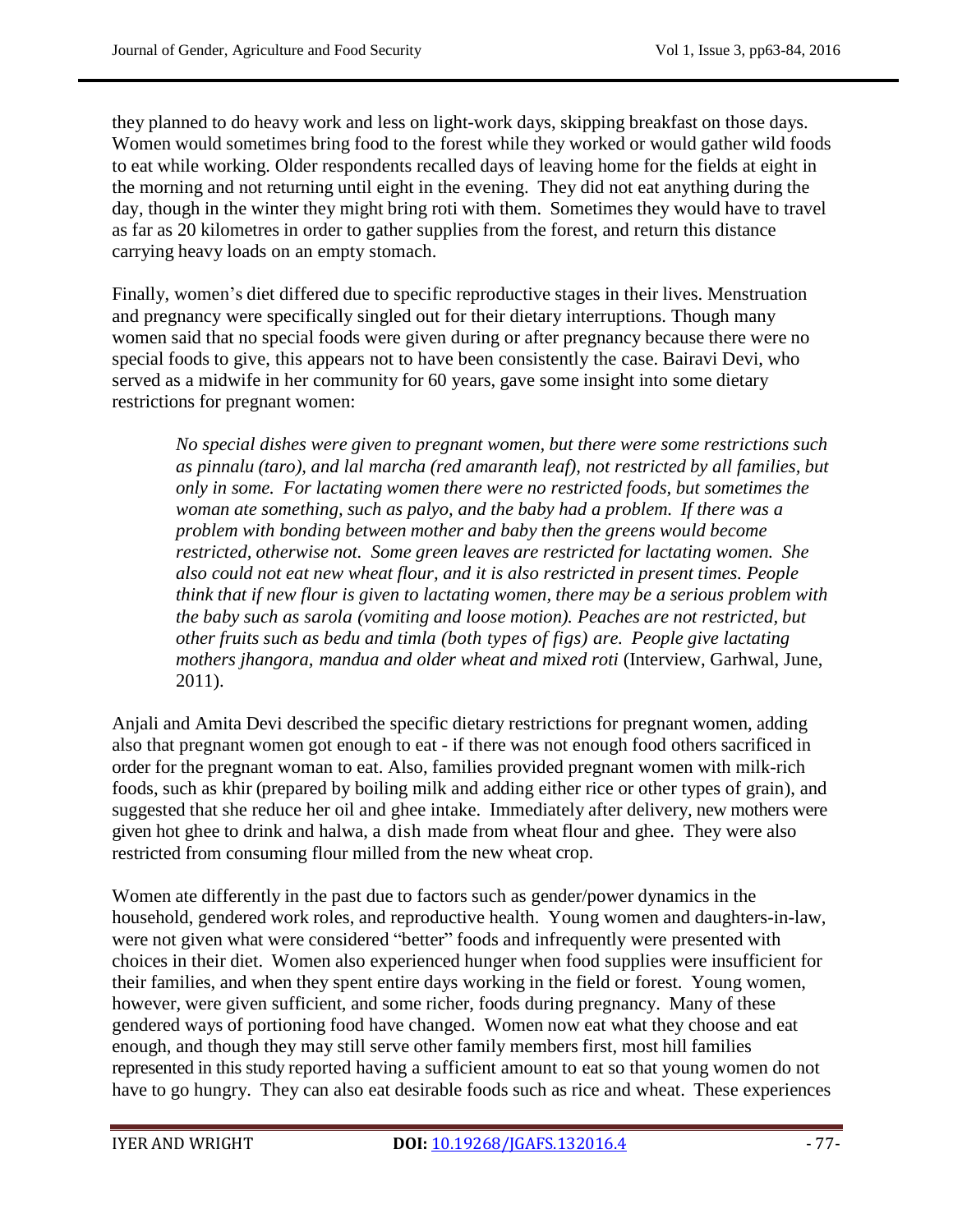highlight the relationship between women's work and hunger, of working all day with no food or very little food, and the importance of these experiences in shaping the ways women instigate and adjust to changes in the traditional diet. If the traditional diet is associated with deprivation or hunger, sacrifice for other family members, and/or a burdensome workload, such as recounted here women, the desire and willingness to adapt to a new diet and even seek out new foods may be stronger.

### **Conclusion**

In this investigation women's dietary experience reveal a range of changes. Uttarakhand women reported reducing their dependence on their traditional diet cultivated and harvested from the local environment which was articulated as tastier, fresher, of higher quality and healthier. In its place, a more contemporary commercial diet of processed foods purchased in local markets which they believed to be less healthy, was adopted. This seeming paradox is explained, in part, by the intersection of household and gendered experiences with the traditional diet. Often associated with the traditional diet was a lack of choice, deprivation and hunger, gender role expectations, and reproductive health.

Respondents overwhelmingly felt that the traditional diet was healthier than the current diet which is based more on foods purchased at the market. This is due to the freshness of homegrown food, the healthfulness of the traditional foods themselves, and their medicinal properties. This suggests that Himalayan communities may be at greater risk of negative consequences if the trend towards a dependence on market-based diet continues. Given the traditional diet is perceived to be superior to contemporary market-based diets, we are faced with a challenge for understanding why women would voluntarily adopt a diet they deemed to be healthfully inferior. Our investigation into the motives for the adoption of new foodways suggests women were motivated by factors beyond freshness, quality, and health.

The women also shared experiences of deprivation and hunger that explicitly linked the traditional diet to their gender and ascribed roles within the household. Insufficient food supplies and a lack of food diversity were challenges faced by all residents of middle hills communities, but women experienced this food insecurity and monotony differently than men or children in the household. Household hierarchies stipulated that women – especially younger women - should feed others first, consume less desirable foods, or eat the remains of others only once they had been fed. In times of shortage, women skipped meals, or consumed wild greens harvested in the fields to conserve store-bought or more desirable goods for males in the household.

Many respondents used the word mazburi, or helplessness, to describe their feeling towards eating the traditional foods in the past. For many women, the traditional hill diet is now associated with experiences of deprivation, hunger, and the curtailment of dietary choice. These types of hierarchies typical in previous periods are weaker in the present, and, in part, this is due to the greater abundance of food supplies and variety offered by the markets. In this way, women see the market as a liberatory space, freeing them of a monotonous diet and fluctuating food insecurity. Moreover, we can understand these changes in women's views toward diet change, not because of more egalitarian relations in the household, but due to the emergence of new structures and conventions. Specifically, the arrival of new markets and the infusion of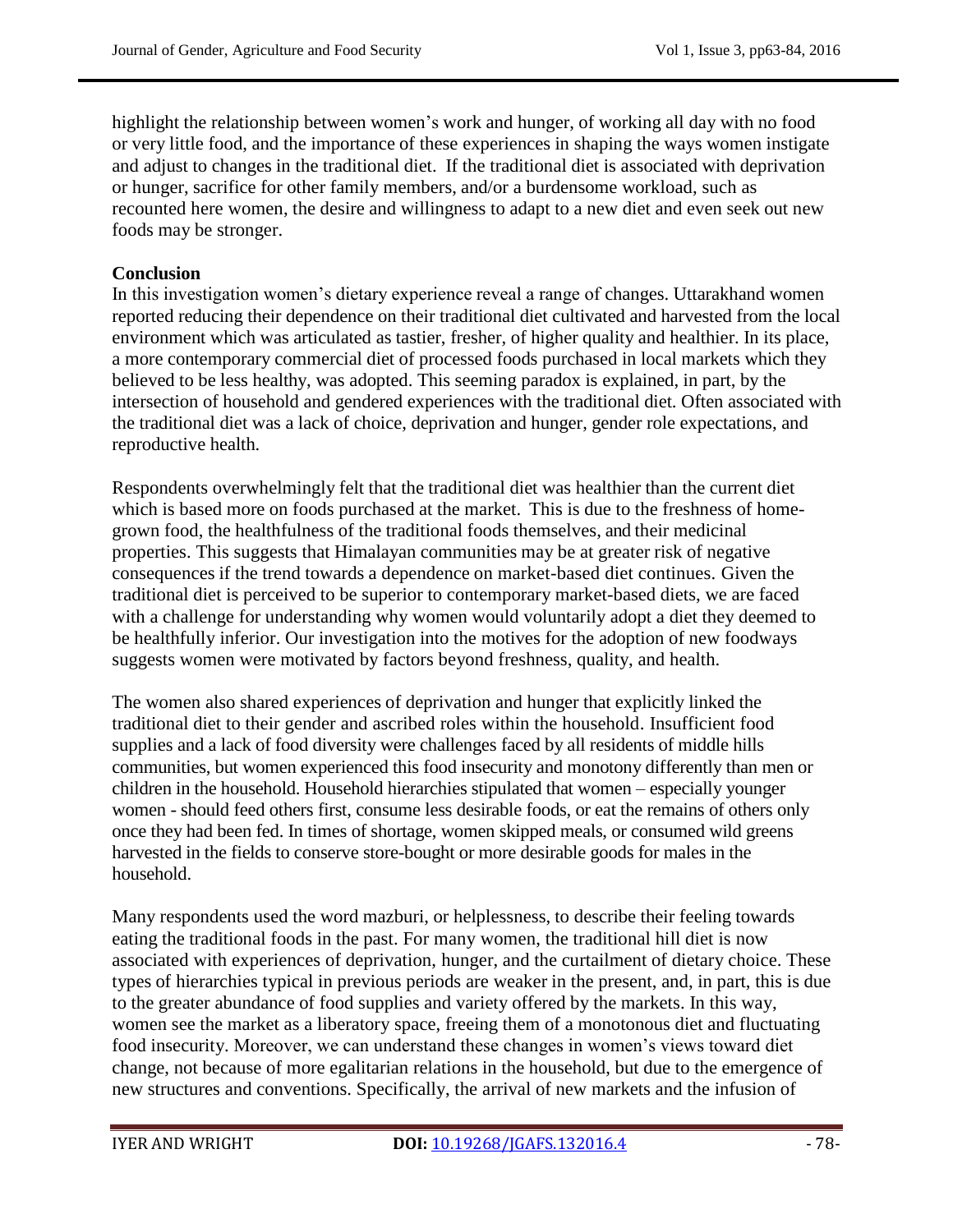income into the household for purchasing food is largely responsible for women's diet change. From this study it is unclear how transformative gender-based diets within the household would have been without market development and rising incomes. Future research should explore women's current market activity to better understand how markets are used to supplement traditional diets whether through production activity or forging.

This suggests that diet change may be an avenue through which women negotiate power relations. By gravitating toward contemporary food systems instead of traditional ones, women are reconfiguring social practices that excluded them from open and equal access to foods enjoyed by others. Not only does this make visible power relations, but is also contests hierarchies and therefore, is a form of political action. Just as it is now a political act to eat 'local' or 'organic', Himalaya women politicize their everyday consumption by quietly turning toward readily available market-based foodstuffs to offset food insecurity and helplessness that accompany marginalized status in the household. This suggests that it is significant to illuminate the role of memory in women's readiness to choose. Easily accessible memories of deprivation and mazburi stifle change.

The growing clamour for more healthful, fresh, locally sourced and less processed diets in the western world, and in India, has reached a fever pitch, but these findings suggest that there are many obstacles for returning to traditional diets based on locally sourced, whole and nutrientrich foods. Even though the traditional diet of these middle hills Himalayan women possesses many of these highly desirable traits, such as health and freshness, the work needed to produce food is based on a significant female labor, both in the fields and in the kitchen, and are reminders of women's own personal sacrifice and deprivation. Dietary programs which ask one specific group to assume a disproportionate burden for production and preparation of food, and at the same time to suffer deprivation for the benefit of others, is an unsustainable approach to food system development. What is needed is an approach to harnessing the positive attributes of the traditional foods and foodways, while simultaneously ensuring that women - nor any group - is disproportionately burdened with strategies to preserve traditional food systems. As hill community members, researchers, and policy makers plan for the future of sustainable agrifood systems, the protection of traditional foodways must not take precedence over the improvement of women's lives.

We conclude from this exploratory qualitative study that women's experiences with dietary change can yield valuable insights into understanding diet change and the possibilities for improvements into the future. Whereas a great deal of previous research has explored politicaleconomic changes and agro-ecological modifications, we suggest that socio-cultural attributes of foods and foodways is just as pivotal for understanding the meanings of food, their associations and linkages that inform and contour dietary decision-making. Such an understanding of socio-cultural attributes can lead to a more complete understanding of the context in which traditional foods are falling out of favor in the central Himalaya diet.

## **References**

Abhilash, P. C. and Singh, N. (2009) ‗ Pesticide use and application: An Indian scenario', *Journal of Hazardous Materials,* 165(1/3), pp. 1-12.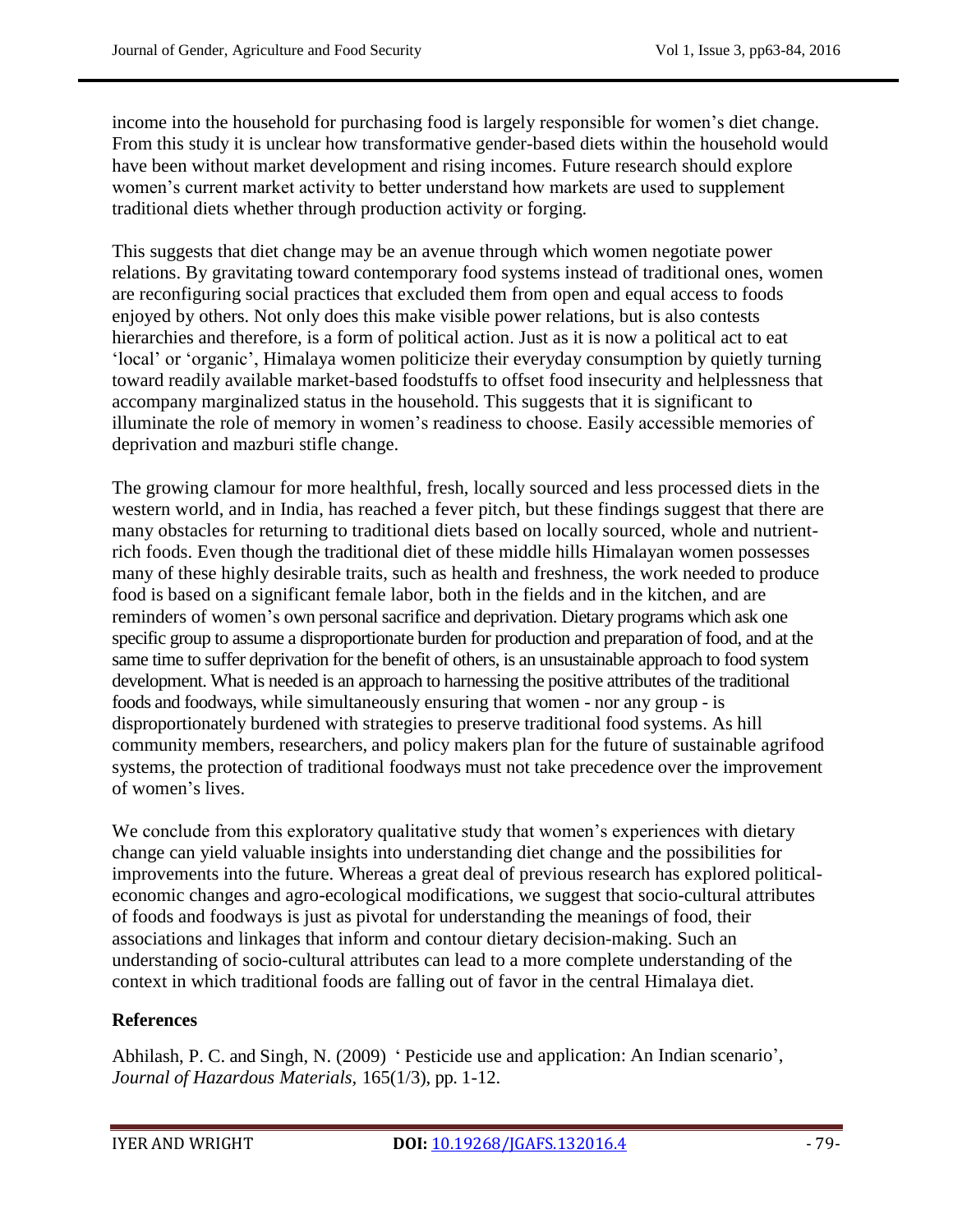Agarwal, R. (2002) ‗ Small farms, women and traditional knowledge: Experiences from the Kumaon Hills', Conference Paper,  $17<sup>th</sup>$  Symposium of the International Farming Systems Association. University of Florida.

Altieri, M.A. (1995) Agroecology: The science of sustainable agriculture. Westview Press, Boulder.

Altieri, M. A. and Merrick, L.C. (1987). ‗ In situ conservation of crop genetic resources through maintenance of traditional farming systems', *Economic Botany*, 41(1), pp. 86-96.

Buttel, F.H. and Gertler, M.E. (1982) 'Agricultural structure, agricultural policy and environmental quality', *Agriculture and Environment*, 7, pp. 101-119.

Capila, A. (2002) *Images of women in the folk songs of Garhwal Himalaya*. Concept Publishing Company, New Delhi, India.

Caplan, P. (2002) ‗ Food in middle-class Madras households from the 1970s to the 1990s'. In: Cwiertka, K., and Walreven, B. eds. *Asian Food: The Global and the Local*. Richmond, UK: Curzon Press, pp. 46-62.

Chandra, A.P., Saradhi, P., Rao, K.S., Saxena, K. G., and Maikhuri R. K. (2011) ‗An investigation into the energy use in relation to yield of traditional crops in Central Himalaya, India', *Biomass and Bioenergy,* 35, pp. 2044-2052.

Damman, S., Eide, W.B., and Kuhnlein, H.V. (2008) 'Indigenous people's nutrition transition in a right to food perspective', *Food Policy,* 33, pp. 135-155.

Dangwal, D., Maikhuri, R.K., Rawat, L.S., and Negi, V.S. (2007) 'Traditional grain legumes of Central Himalaya: Changes in temporal and spatial diversity.' G.B. Pant Institute of Himalayan Environment and Development, Srinagar, India.

Finnis, E. (2007) 'The political ecology of dietary transitions: Changing production and consumption patterns in the Kolli Hills, India', *Agriculture and Human Values,* 24, pp. 343- 353.

Fleuret, P., and Fleuret, A. (1980) ‗Nutrition, consumption, and agricultural change', *Human Organization,* 39(3), pp. 250-60.

Frison, E.A., Smith, I.F., Johns, T., Cherfas, J, and Eyzaguirre, P.B. ( 2006) ‗ Agricultural biodiversity, nutrition, and health: Making a difference to hunger and nutrition in the developing world', *Food and Nutrition Bulletin* 27(2), pp. 167-179.

Hansford, F. (2010) The nutrition transition: a gender perspective with reference to Brazil.' *Gender and Development,* 18(3), pp. 439- 452.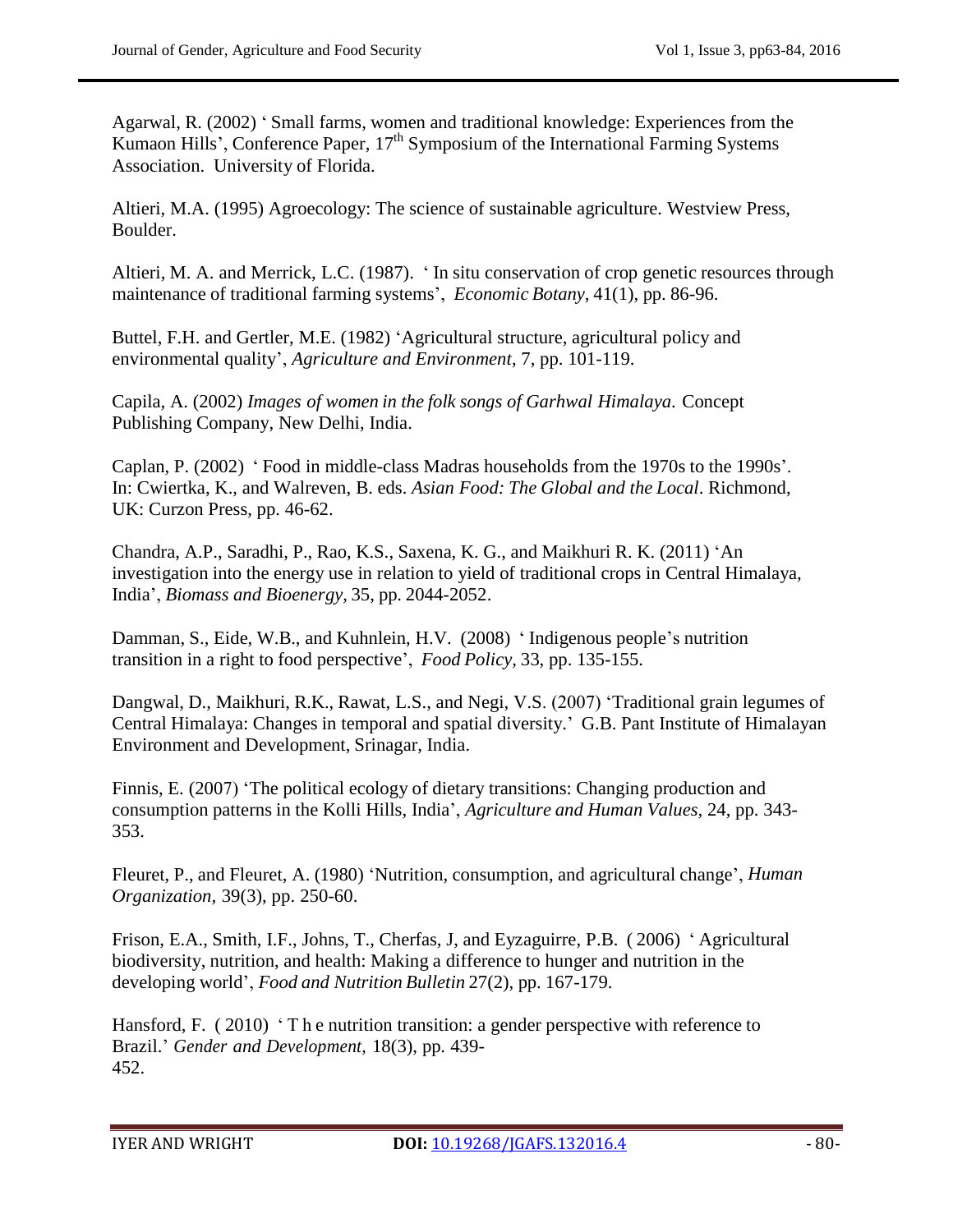Harding, S. (2001) 'Feminist standpoint epistemology' In: Lederman, M. and Bartsch, I eds. *The Gender and Science Reader.* London and New York: Routledge, pp. 145-186.

Hawkesworth, S., Dangour, A.D., Johnston, D., Lock, K., Poole, N., Rushton, J., Uauy, R., et al. (2010) ‗Feeding the world healthily: the challenge of measuring the effects of agriculture on health.' *Philosophical Transactions of the Royal Society B* 365, pp. 3083-3097.

Howard, P. (2003) *Women and Plants: Gender Relations in Biodiversity Management and Conservation*. London: Zed Books.

Kansal, B.D., Dhaliwal, G.S., and Bajwa, M.S. (1996) *Agriculture and Environment*. Swami Printers: Ludhiana, India.

Kataki, P.K. (2002) 'Shifts in cropping system and its effect on human nutrition: Case study from India.' In: Kataki, P.K. and Babu, S.C., eds, *Food systemsfor improved human nutrition: linking agriculture, nutrition, and productivity*. New York: Haworth Press, pp. 119-144.

Kearney, J. ( 2010) ‗Food consumption trends and drivers', *Philosophical Transactions of the Royal Society B,* 365, pp. 2793-2807.

Kreutzmann, H. (1991) 'The Karakoram Highway: The Impact of road construction on mountain societies', *Modern Asian Studies,* 25(4), pp. 711-736.

Kuhnlein, H. V. and Receveur, O. (1996) 'Dietary change and traditional food systems of indigenous peoples', *Annual Review of Nutrition,* 16, pp. 417-442.

Kumar, M. and Pathak, C. (2010) 'Indigenous knowledge for sustainable mountain development: Some examples from the Himalayan region.' In: Joshi, N.K. and Singh, V. eds. *Traditional ecological knowledge of mountain people*. Delhi, India: Daya Publishing House, pp. 35-45.

Kumar, P. and Mruthyunjaya, M.M.D. ( 2007) ‗Long-Term changes in Indian food basket and nutrition', *Economic and Political Weekly,* 42(35), pp. 3567-3572.

Maikhuri, R.K., Nautiyal, M.C., and Khali, M.P. (1991) ‗Lesser-known crops of food value in Garhwal Himalaya and a strategy to conserve them', *FAO/IBPGR Plant Genetic Resources Newsletter*, 86, pp. 33-36.

Maikhuri, R.K., Rao, K.S., and Saxena, K.G. ( 1996) ‗ Traditional crop diversity for sustainable development of Central Himalayan agroecosystems', *International Journal of Sustainable Development and World Ecology,* 3(3), pp. 8-31.

Maikhuri, R.K., Rao, K.S., Saxena, K.G. and Semwal, R.L. (1999) ‗Traditional crops in the central Himalaya', *Plant Genetic Resources Newsletter,* 120, pp. 1-7.

Maikhuri, R.K., Rawat, L.S., Phondani, P.C., Negi, V.S., Farooquee, N.A. and Negi, C. ( 2009) ‗Hill agriculture of Uttarakhand: Policy, governance, research issues and development priorities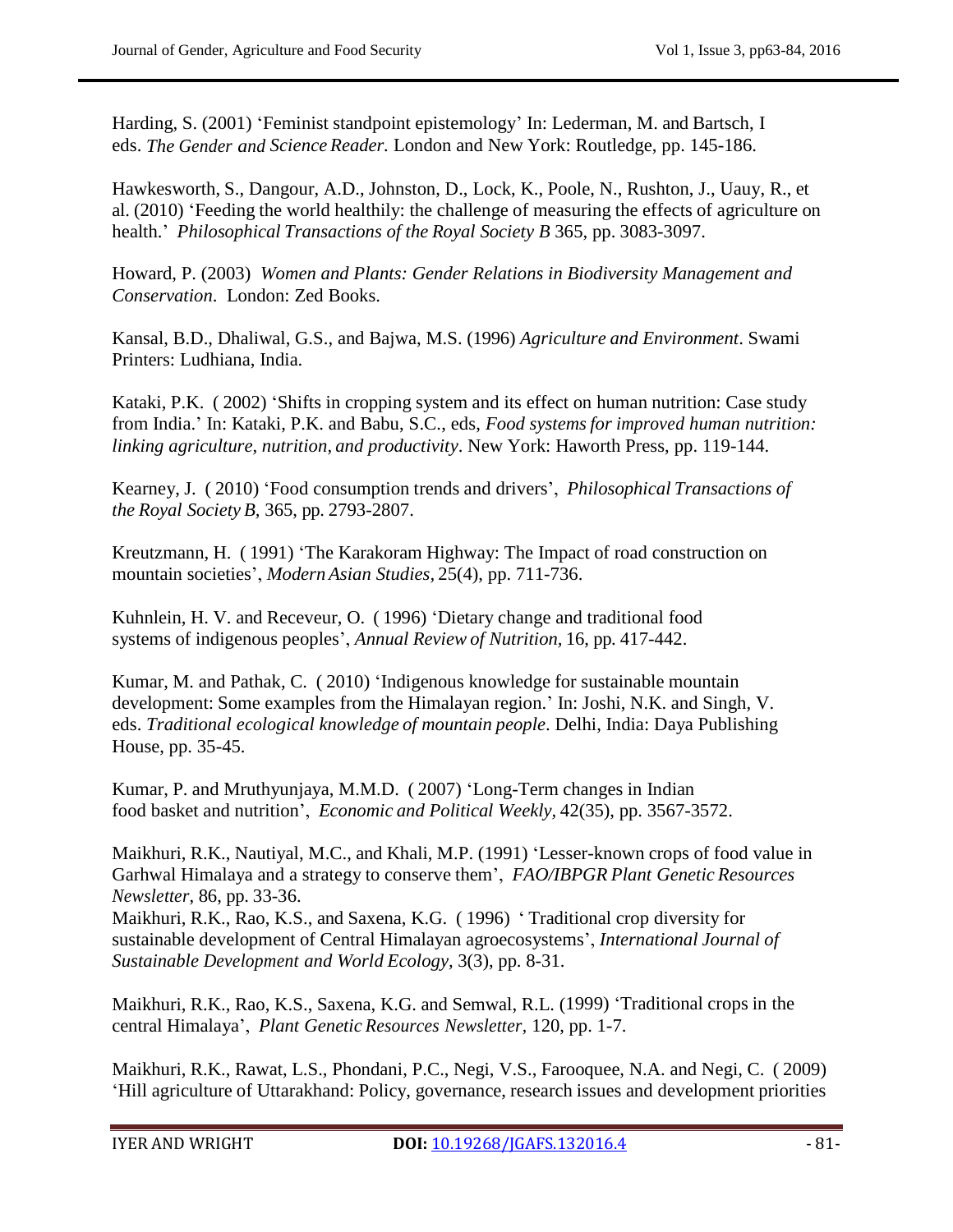for sustainability', *The Indian Economy Review*, 6(31), pp. 116-123.

Martorell, R. (2002) 'Obesity in the developing world.' In: Caballero, B. and Popkin, B. eds. *The nutrition transition: Diet and disease in the developing world*. Amsterdam: Elsevier Science, pp. 147-164.

Mead, E., Gittelsohn, J., Kratzmann, M., Roache, C. and Sharma, S. (2010) 'Impact of the changing food environment on dietary practices of an Inuit population in Arctic Canada', *Journal of Human Nutrition and Dietetics,* 23 (Suppl. 1), pp. 18-26.

Misra, A., Singhal, N., Sivakumar, B., Bhagat, N., Jaiswal, A. and Khurana, L. ( 2011) ‗Nutrition transition in India: Secular trends in dietary intake and their relationship to dietrelated non-communicable diseases', *Journal of Diabetes,* 3, pp. 278-292.

Mnzava, N.M., Dearing, J.A., Guarino, L., Chweya, J.A., and de Koeijer, H. ( 1999) ‗Bibliography of the genetic resources of traditional African vegetables', *Neglected leafy green vegetables crops in Africa Vol. 2*. International Plant Genetic Resources Institute (IPGRI).

Mukherjee, P. ( 1999) ‗ Case study in Kumaon and Garhwal, India.' In: Gurung, J. ed. *Searching for women's voices in the Hindu Kush Himalaya*. Kathmandu, Nepal: International Centre for Integrated Mountain Development (ICIMOD), pp. 351-381.

Narayanan, M.K.R. and Kumar, N.A. (2007) 'Gendered knowledge and changing trends in utilization of wild edible greens in Western Ghats, India', *Indian Journal of Traditional Knowledge,* 6(1), pp. 204-216.

Nautiyal, S. and Kaechele, H. (2007) 'Conservation of crop diversity for sustainable landscape development in the mountains of the Indian Himalayan region'. *Management of Environmental Quality: An International Journal,* 18(5), pp. 514-530.

Nautiyal, S., Bisht, V., Rao, K.S., and Maikhuri, R.K. (2008) 'The role of cultural values in agrobiodiversity conservation: A case study from Uttarakhand, Himalaya', *Journal of Human Ecology*, 23(1), pp. 1-6.

Negi, V.S., Maikhuri, R.K., Rawat, L.S., and Bahuguna, A. (2009) 'Traditional agriculture in transition: A case of Har-ki Doon Valley (Govind Pashu Vihar Sanctuary and National Park) in Central Himalaya', *International Journal of Sustainable Development and World Ecology,* 6(5), pp. 313-321.

Patel, R. ( 2009) ‗Food sovereignty', *Journal of Peasant Studies,* 36(3), pp. 663-706.

Pionetti, C. (2006) 'Seed diversity in the drylands: Women and farming in south India.' *Gatekeeper Series 126* (International Institute for Environment and Development). Available at [\(http://www.iied.org/pubs/display.php?o=14520IIED&n=1&l=3&k=pionetti\)](http://www.iied.org/pubs/display.php?o=14520IIED&n=1&l=3&k=pionetti) [Accessed March 24, 2012].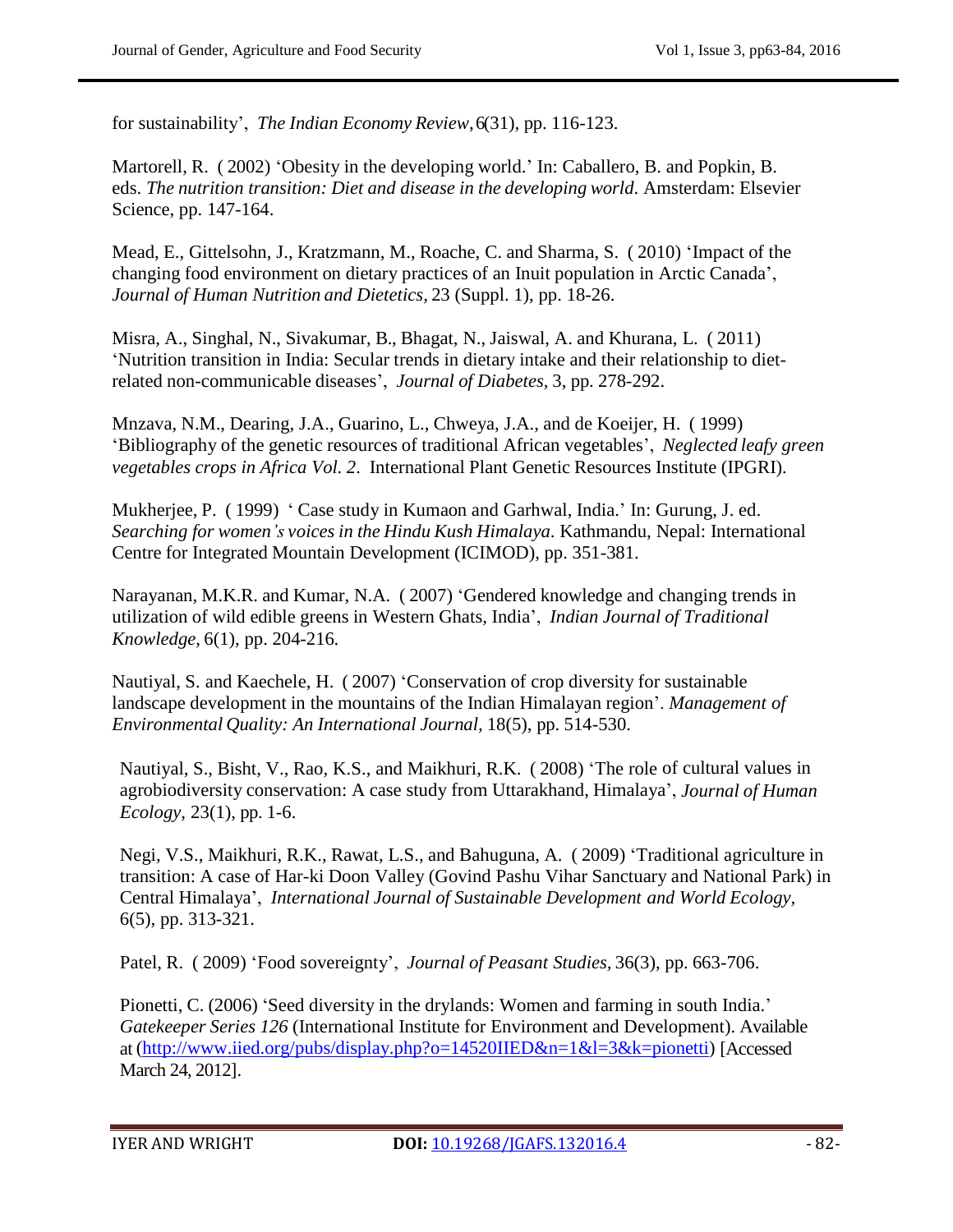Popkin, B.M. ( 1993) ‗Nutritional patterns and transitions', *Population Council,* 19(1), pp. 138- 157.

Popkin, B.M. ( 2001) ‗ Nutrition in transition: the changing global nutrition challenge', *Asia Pacific Journal of Clinical Nutrition,* 10 (Suppl.), pp. S13-S18.

Popkin, B.M. (2002) 'The dynamics of dietary transition in the developing world.' In: Caballero, B and Popkin, B., eds. *The nutrition transition: Diet and disease in the developing world*. Amsterdam: Elsevier Science, pp.11-128.

Popkin, B.M. (2006) 'Global nutrition dynamics: the world is shifting rapidly toward a diet linked with non-communicable diseases', *American Journal of Clinical Nutrition,* 84, pp. 289- 298.

Rawat, D.S. and Sharma, S. (1997) 'The development of a road network and its impact on the growth of infrastructure: A study of Almora District in the Central Himalaya', *Mountain Research and Development,* 17(2), pp. 117-126.

Rosset, P.M. and Altieri, M A. (1997) 'Agroecology versus input substitution: A fundamental contradiction in sustainable agriculture', *Society and Natural Resources,* 10, pp. 283-295.

Sati, V.P. ( 2005) ‗Systems of agriculture farming in Uttranchal Himalaya, India', *Journal of Mountain Science,* 2(1), pp. 76-85.

Saxena, K.G., Maikhuri, R.K., and Rao, K.S. ( 2005) ‗Changes in agricultural biodiversity: Implications for sustainable livelihood in the Himalaya', *Journal of Mountain Science,* 2(1), pp. 23-31.

Shiva, V. (1991) 'The failure of the Green Revolution: A case study of the Punjab', *The Ecologist,* 21(2), pp. 57-60.

Shiva, V. ( 1993) ‗Women's indigenous knowledge and biodiversity conservation'. In: Mies, M and Shiva, V. eds. *Ecofeminism.* London: Zed Books, pp.164-173.

Singh, G., Rawat, G.S. and D. Verma, D. (2010) 'Comparative study of fuelwood consumption by villagers and seasonal "Dhaba owners" in the tourist affected regions of Garhwal Himalaya, India,' *Energy Policy* 38(4):1895-1899.

Singh, R.B. (2000) 'Environmental consequences of agricultural development: A case study from the Green Revolution state of Haryana, India', *Agriculture, Ecosystems, and Environment,* 82, pp. 97- 103.

Subeti, N.R. (2010) 'Traditional knowledge systems of mountain communities: Issues in the Hindu Kush-Himalayan region.' In: Joshi, N.K. and Singh, V., eds. *Traditional Ecological Knowledge of Mountain People*. Delhi, India: Daya Publishing House, pp. 1-13.